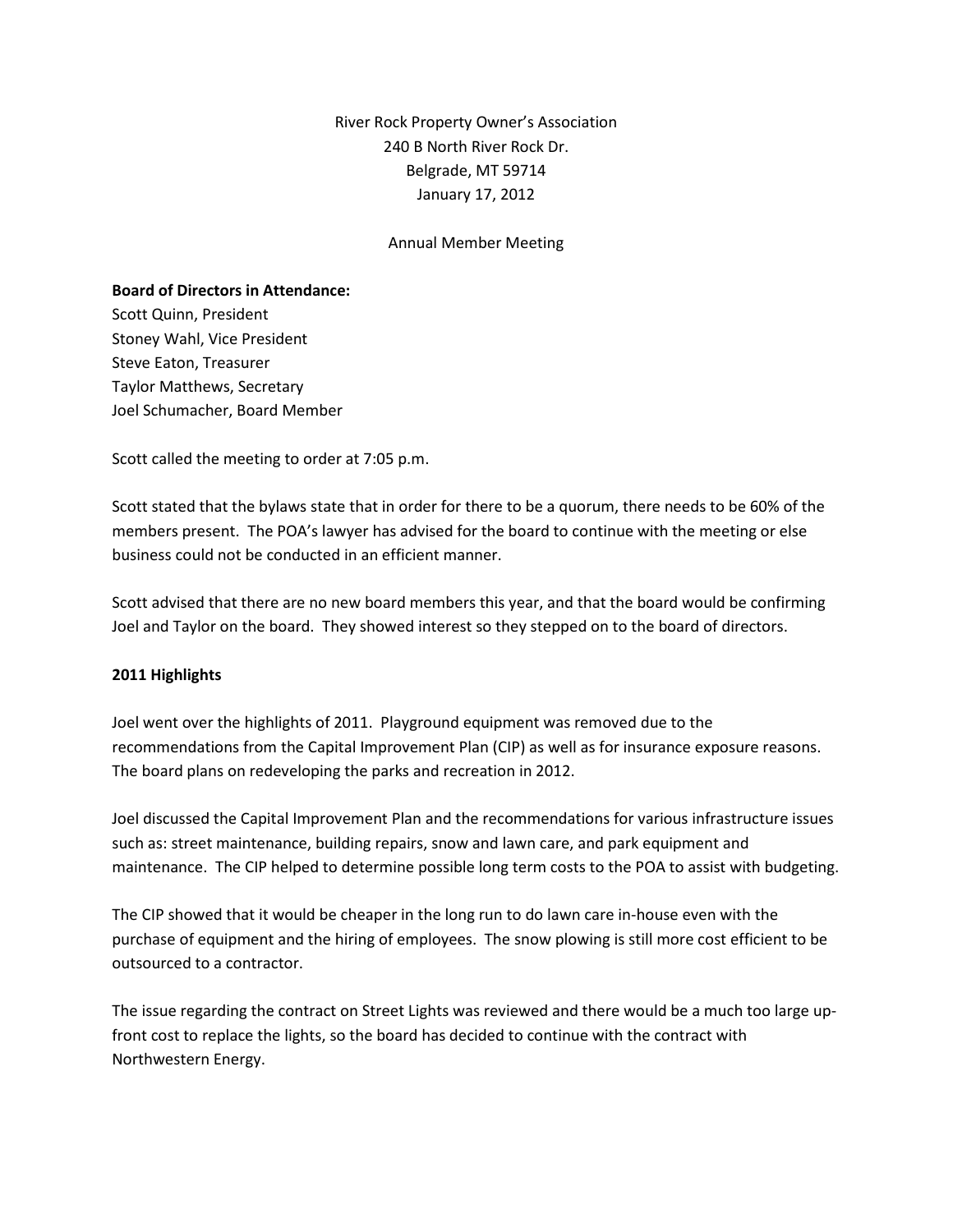Joel discussed the loan modifications that were done in order to minimize costs on the loans that are on the community center and the manager's office/shop.

Joel discussed the changes in budgets. In 2011 there was only one budget, however, the board has decided to do two (2) budgets for 2012 that splits out the operations and the capital.

Joel discussed the storm drains that are an issue in River Rock, the POA is slowly replacing storm drains to help with the flooding that occurs after heavy rainfall.

There was discussion regarding the covenants enforcement that started this year. An employee was hired to help reduce violations and at this point most violations have been resolved.

The board has started an employee handbook and created employee procedures and added office policies regarding the time clock, finance charges, vehicle use, check writing procedures, as well as outsourcing the quarterly mailing to assist with decreasing cost.

Joel discussed that the POA collects about 85% of what is billed out. The board created a collection policy and started using a collection company. This has helped to bring in a lot of past due items from members.

The board discussed the amount of hours the board members put in for the POA.

## **2011 Budget Review**

Steve reviewed some of the budget items from 2011. He discussed that the Community Center income was lower than anticipated. The down economy as well as the rate structure and lack of advertising are all contributing factors to the decrease in income. The dues income includes past dues that were obtained through collections. The miscellaneous income is legal fees and filing fees recovered from released liens.

The payroll taxes were overestimated and it will be corrected on this year's budget. The wages paid were from two (2) full-time employees, one (1) part-time employee and two (2) seasonal employees.

The grounds expenses, some items were not completed due to being lower on the priority list, but were budgeted by the board. Some categories were combined or split so it would be easier to track. Lawn fertilization and weed control were combined. Utilities and irrigation system maintenance were split out.

There were a few purchases to assist with grounds maintenance, such as an aerator compressor and an ATV trailer.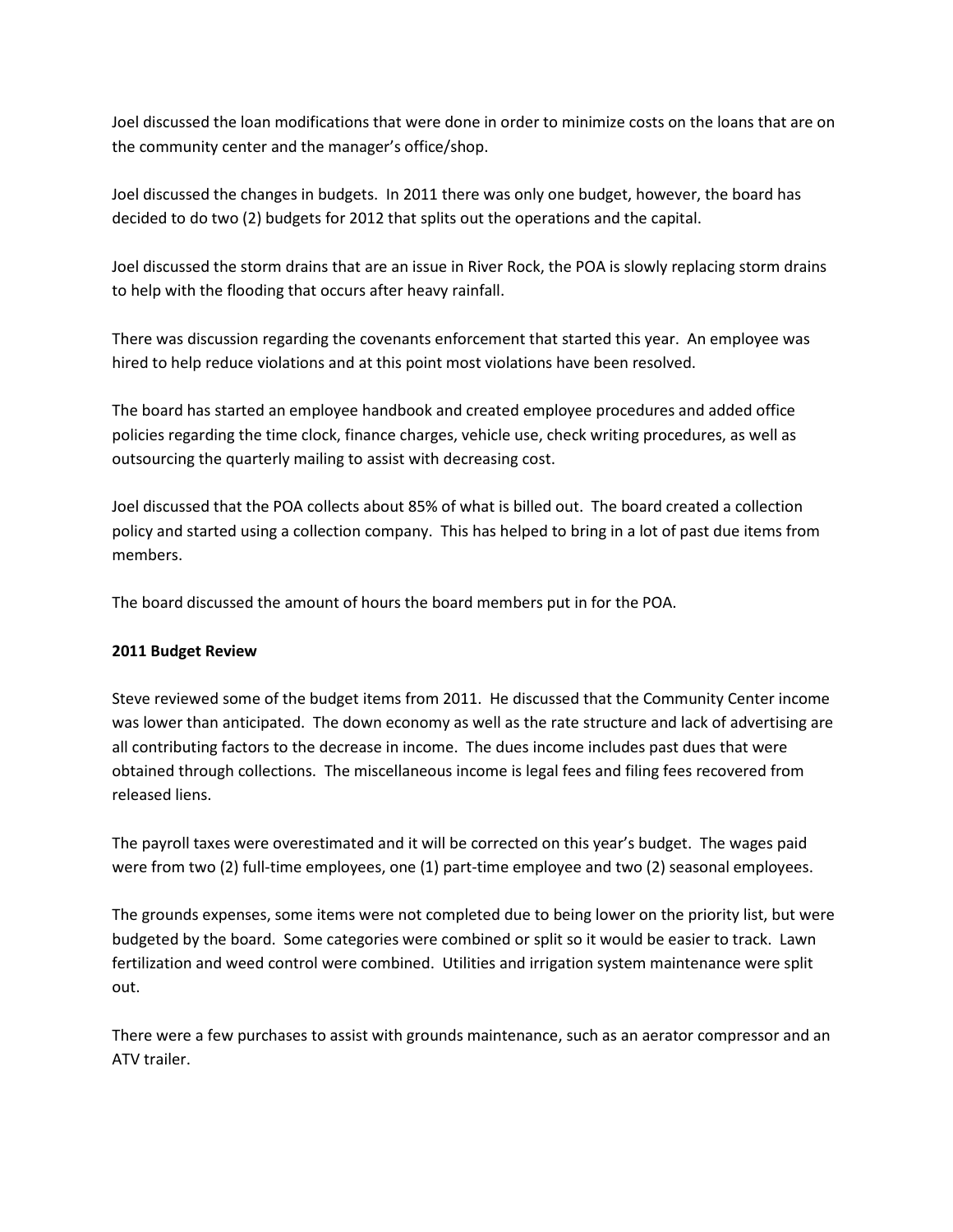Steve discussed the street expenses such as storm drains; eight were added this year. The snowplowing was estimated off of the 2010 costs. The sign expense is from anticipated parking signs to be purchased. The street painting was a low priority budget item.

The community center hired a cleaning service to help check people out after they rent the facility. The equipment expenses were from rented equipment to assist with maintenance of the grounds. The lawn care equipment was purchased and there were insurance expenses with the new equipment.

Steve reviewed the administrative expenses such as legal, accounting, dues and publications, subscriptions and the postage meter rental expenses. There was a discussion of the stationary and printing, meeting expenditures, as well as the security patrol meeting expenditures. There were expenses associated with the Collection Company and professional services such as the capital improvement plan.

There was also a discussion of the manager center expenses.

A question from a member was asked regarding the storm drains if they are helping. The board stated that they are helping but more are needed to keep up with the heavy rainfall.

A question was posed regarding the loan modifications. Joel stated they are all variable and the modification was a better option than refinancing due to not needing appraisals etc.

## **2012 Budget Review**

Scott went through the 2012 Budgets and explained any line items.

## **Notice of Items for Public Comment**

The board advised the members of open items that can be commented on. The parking lot as well as the landscape review fee schedule.

## **Citizen Comments**

There was a comment regarding the budget on the playground equipment. The member inquired if the POA could obtain grants. Taylor stated that they are looking at all of the options, but would need a proposal which is hard to do with such a tight budget.

A member wanted to thank the board for the hard work.

A member inquired about the required lights that are no longer available. The board stated they are looking into other options that will match the rest of the lights in the POA.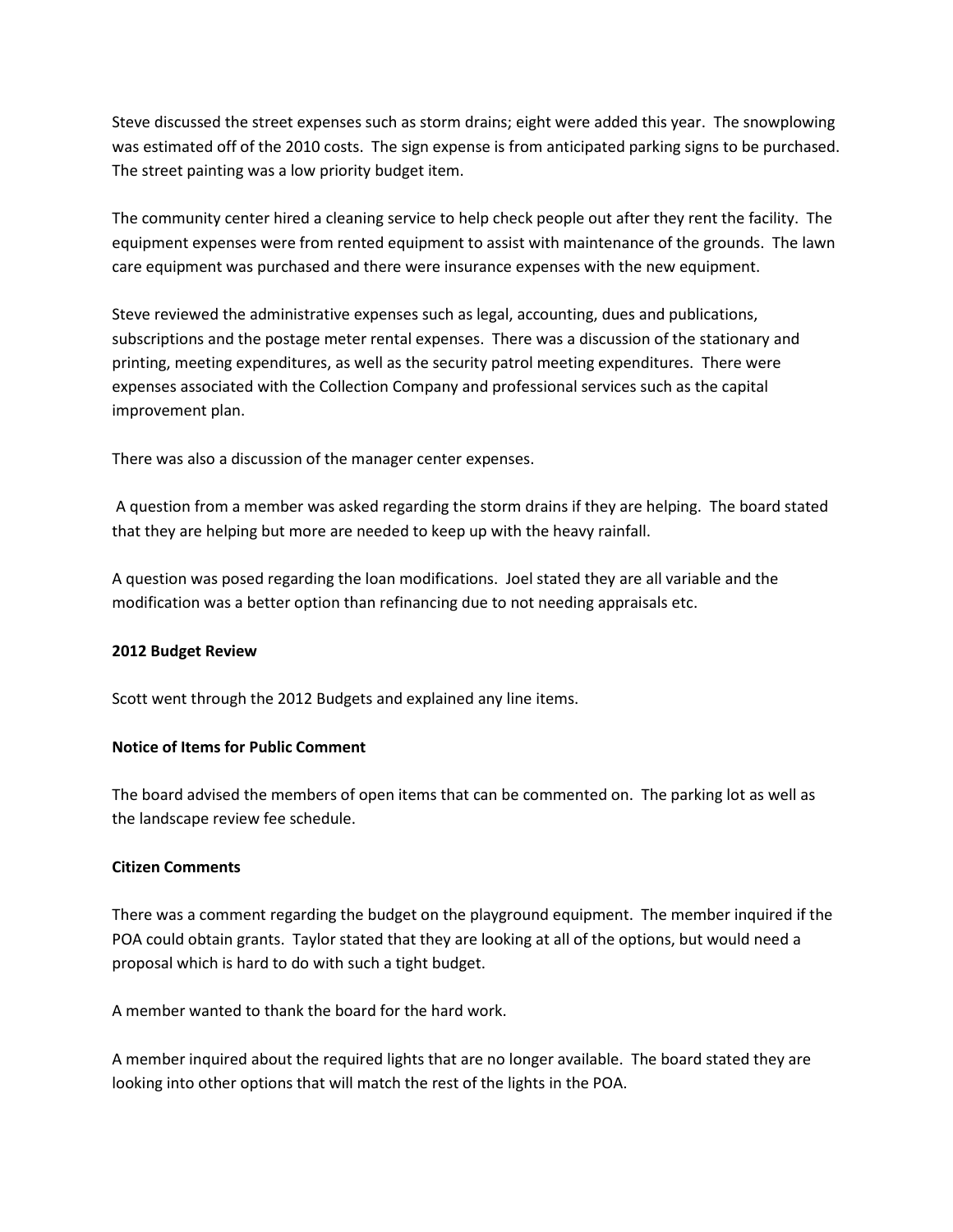Another member inquired about looking into fluorescent light options as the last longer. The board stated they are looking at all of the options.

A member inquired about kids being out on the pond while it is frozen. The board advised that if it is seen the authorities should be notified.

Another member asked about abandoned trailer. The board advised to call the sheriff regarding abandoned vehicles.

The status of the parks was inquired. The board is still looking into options for park development.

A member asked about the miniature stop sign and who it belonged to near the walkway. The board was unsure of the owner.

The board thanked Scott for his service.

The meeting was adjourned at 8:30 p.m.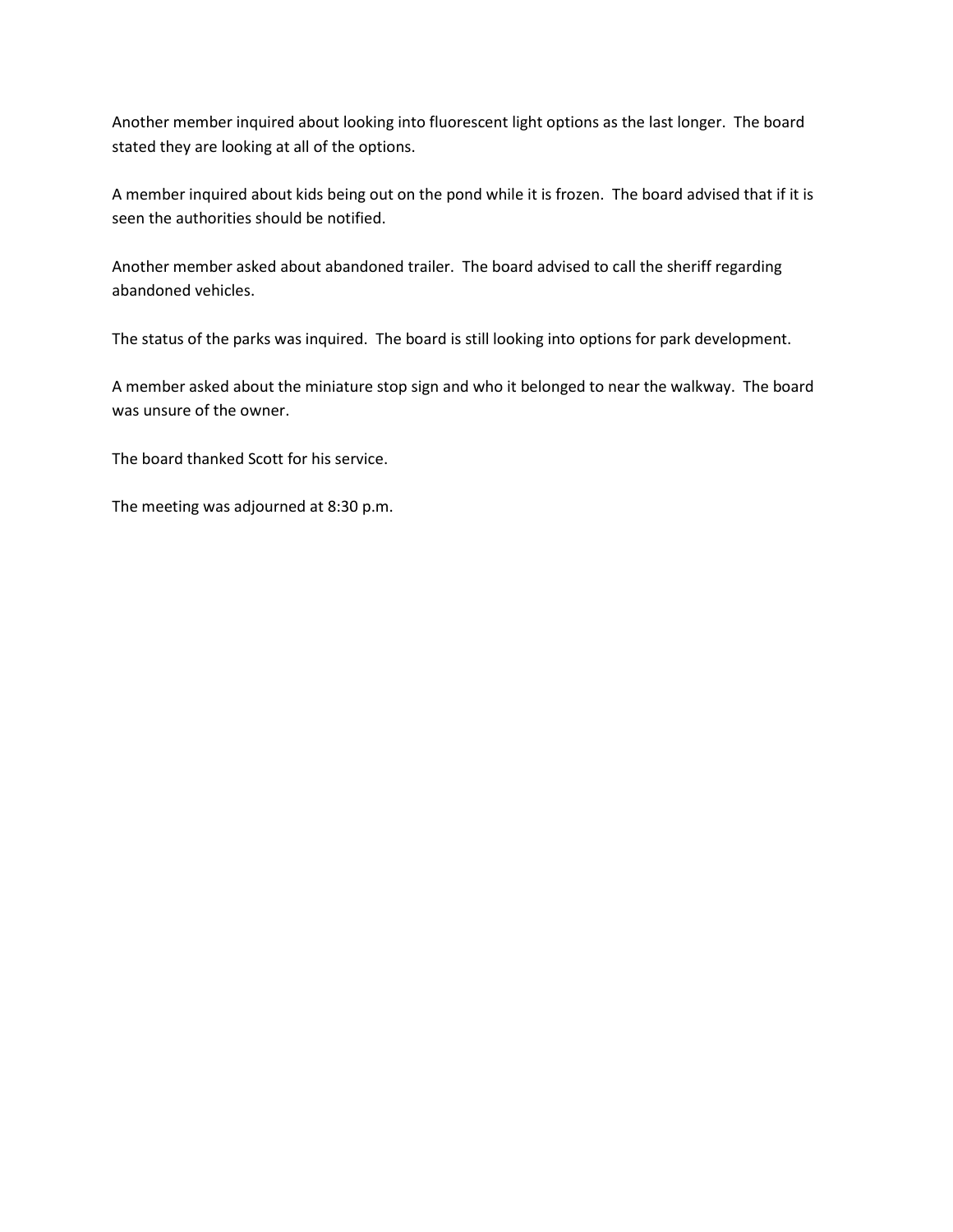Meeting Minutes 2/21/12 All board members in attendance (Taylor, Stoney, Steve, Joel) Meeting called to order 7:02

Attendance: Dave Hofer, Kristen Lowe, Joseph Bridges, Tyson Wyman, Shawn Moran, Claudia Lubin, Jeff Moya, Carl Tuiback

- 1. Tyson Wyman commented on the definition of Commercial Vehicles. We asked Tyson to either send comments or attend the next few monthly meetings. We as a board will be developing a draft definition of commercial vehicles for the March meeting. The board will seek comments in March or April before a final decision is made.
- 2. Kristen Lowe (or Love) 60 Leep Lane: They have an RV on an unapproved parking pad. They have been fined \$850. She would like the fine removed and a grace period until spring when they can construct an approved parking pad. We asked her to submit a proposal to the board by 2/28 on what she would like to happen. The board will consider her request at our next Work Group Meeting.
- 3. David Hofer (180 Green Belt): He has submitted a landscape plan that needs clarification. He is proposing 3 items. 1) adding a gate to an existing fence. 2) move current fence forward to the edge of the house. 3) adding a dog kennel. It appears 1 & 2 are acceptable but not 3. The board will send a letter to David indicating this.
- 4. Joe's proposal on community center usage in exchange for remodeling work.
	- a. Tabled until a work group session
- 5. Parking Lot Discussion
	- a. Joel provided a short background of the status of the parking lot.
	- b. Commercial Property owner Shawn Moran commented about the history of this issue. He also suggested a possible joint effort between RRPOA and the Commercial POA. Shawn indicated he could "coordinate" the commercial owners for communication with the POA.
	- c. Jeff (another commercial owner) also made a comment about the users of the community center using his parking lot. He would like "goodwill" between POA and commercial owners.
- 6. Taylor provided an update on parks
	- a. A wish list is needed for pricing some options
	- b. Shawn commented on various aspects of the parks plan
	- c. Joel asked the commercial owners to consider the possibility of accepting a payment for the public's use of the bathroom facilities during the summer months. No specific proposal was made…simply a suggestion to think about the problem and possible solutions.

Meeting was adjourned at 8:35. Motion by Joel, Seconded by Stoney & Taylor.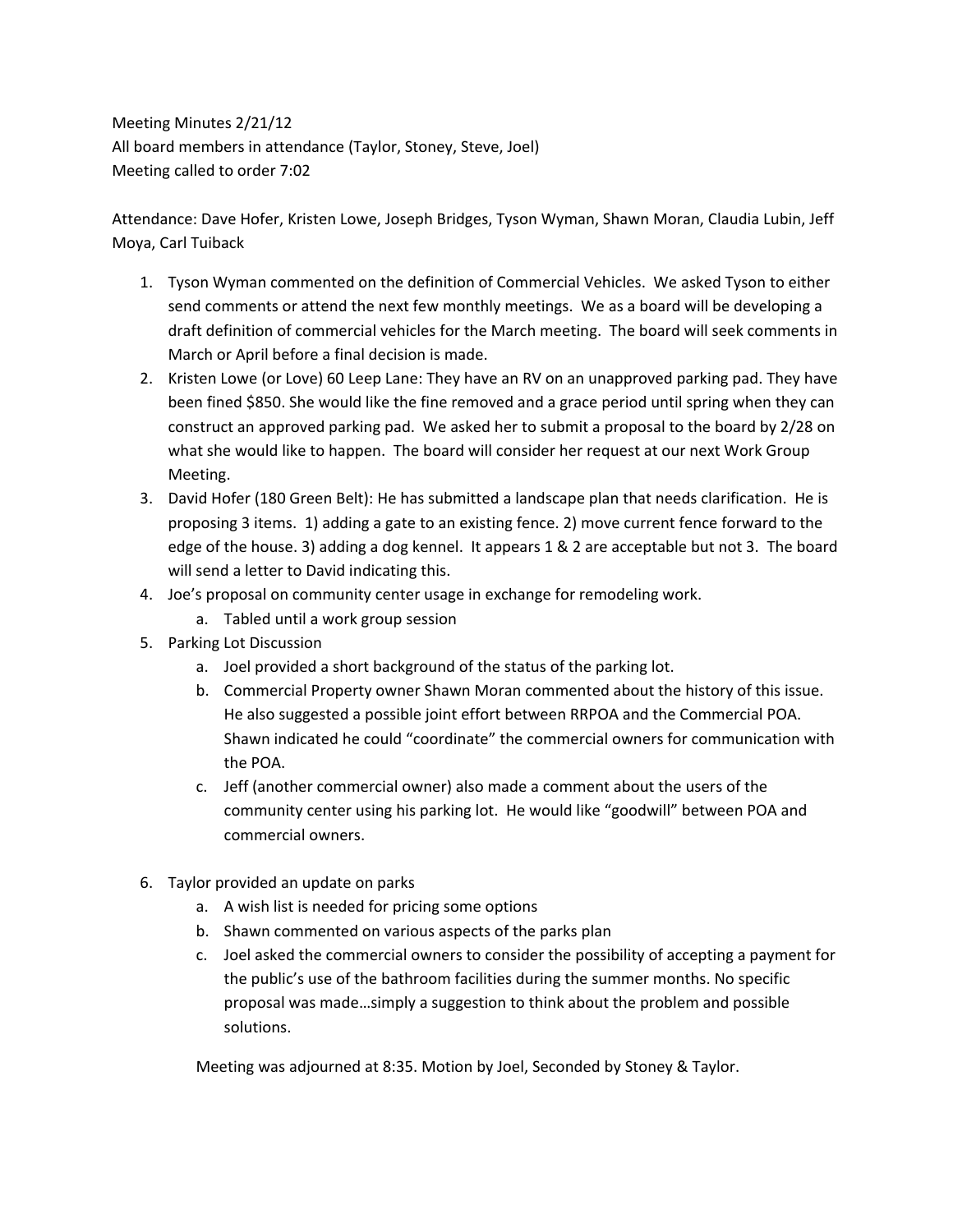River Rock Property Owner's Association 240 B North River Rock Dr. Belgrade, MT 59714 March 20, 2012

## Monthly Board Meeting

#### **Board of Directors in Attendance:**

Stoney Wahl, President Steve Eaton, Treasurer Taylor Matthews, Secretary

#### **Board of Directors Not in Attendance:**

Joel Schumacher, Board Member

### **Members in Attendance:**

Gary Ullman Shawn Moran Suzette Whipple

Stoney called the meeting to order at 7:05 p.m.

#### **Citizen Comment**

No comments.

#### **Financial Report**

Steve reviewed the budgets. He stated that the Capital Reserve stated on the monthly report may be off a little bit. The net income is in the red, there were larger expenses this month due to insurance renewal and the snow plow. The budget will catch up in coming months. The account isn't over, there is extra in the account so it is in the clear.

The Capital reserve doesn't have any expenses at this time except the purchase of deposit tickets.

#### **Landscape Review**

- ‐ 31 Potter Lane
	- o Eric Austin re‐submitted, however, he is not at the meeting.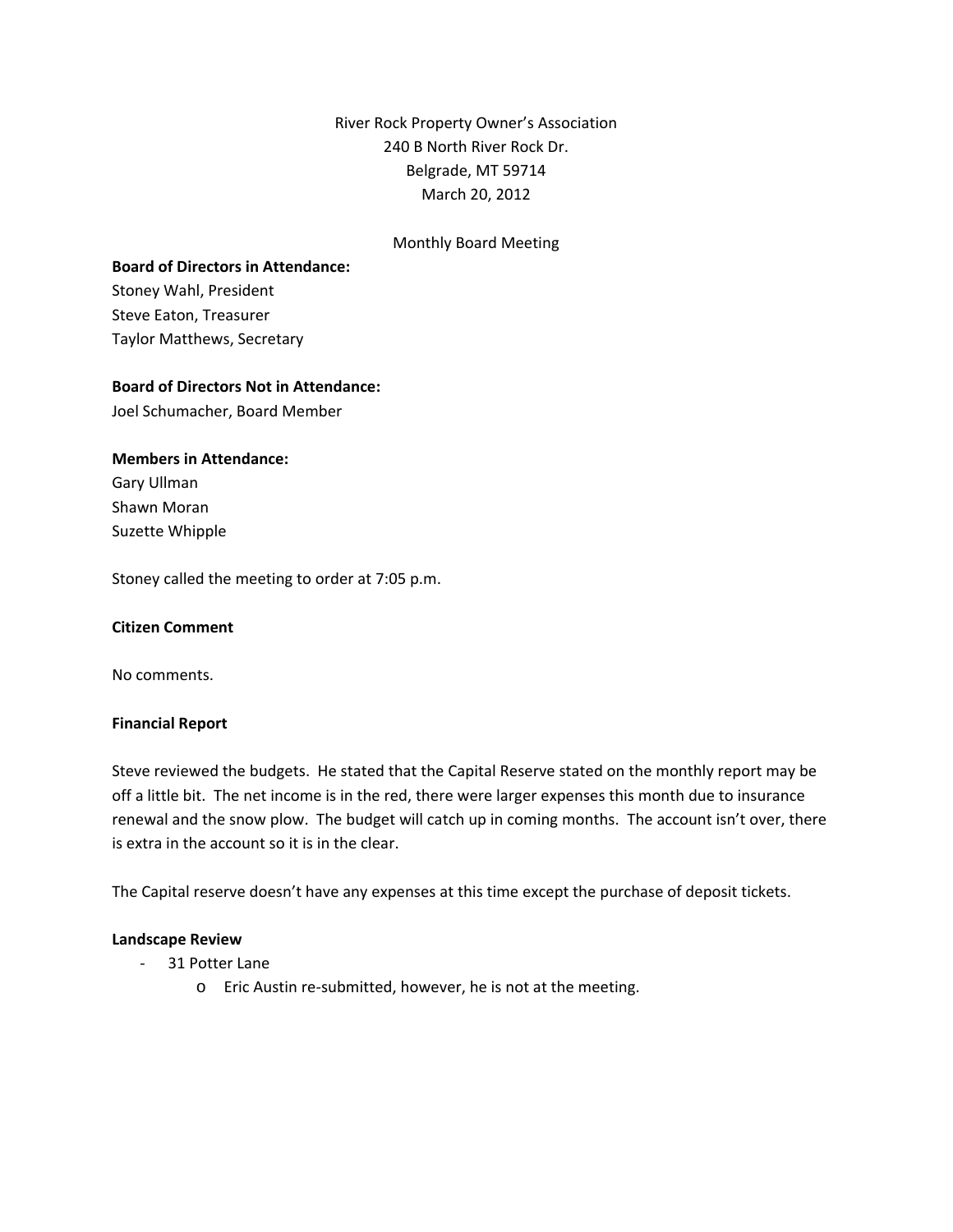### **Old Business**

#### **Needs seen by Employees**

Gary stated nothing new at this time. Gary discussed the door in the community center; it needs to be bigger because the chairs run into the door jams when being taken in and out of the room. Stoney asked Gary to get bids on the door.

## **Park Improvements**

Taylor has been getting bids. She brought literature from the companies to share with the other board members.

Stoney discussed the Pedestrian and Bicycle safety committee. They stated they would be able to help with parking enforcement. The board needs to provide them with a wish list and they will help with as many items as possible. Stoney discussed that the city and county police may assist with parking enforcement if it is seen as a safety concern. There was a discussion of attending the next county commissioners meeting to discuss these items.

Stoney still recommends calling the Sherriff a lot and providing license plate numbers as well as pictures with date stamp. This will assist in getting vehicles towed. The POA needs to put up "No Parking" signs which then makes it illegal and will be able to get the vehicles towed.

There was a discussion about creating a parking lot for the park and there were questions as to what the cost would be.

#### **Parking Lot**

There has been discussion via e‐mail. An increase in dues is not that big of a deal. Shawn Moran was at the meeting to discuss. They are interested in splitting the costs and being sure the dues cover the costs. At this time it doesn't appear that the cost for the sewer, lighting and cleaning and repair of storm drains is covered by the dues. Here was more discussion regarding the Northwestern energy contract for lighting. It was agreed that something should be worked out regarding dues as well as the taxes. Shawn requested a breakdown of numbers so that everything can be reviewed.

Stoney stated they can't assess or raise dues, but a separate contract could be done once an agreement is reached. Stoney suggested they look into a Capital Improvement Plan for their lot to help figure out the costs.

### **New Business**

#### **Commercial Vehicle Interpretation**

The board discussed requesting registration to help determine what is a "commercial" vehicle. The vote will happen at the next monthly meeting. An enforcement clause, penalty and definition should be added.

#### **Yard Lighting**

Gary stated that Distinctive Lighting will stock some of the lights. Kenyon Noble will order lights as needed for homeowners. Gary has the price list and everything will be put on the website.

### **Insurance**

This has been tabled regarding the umbrella for the association.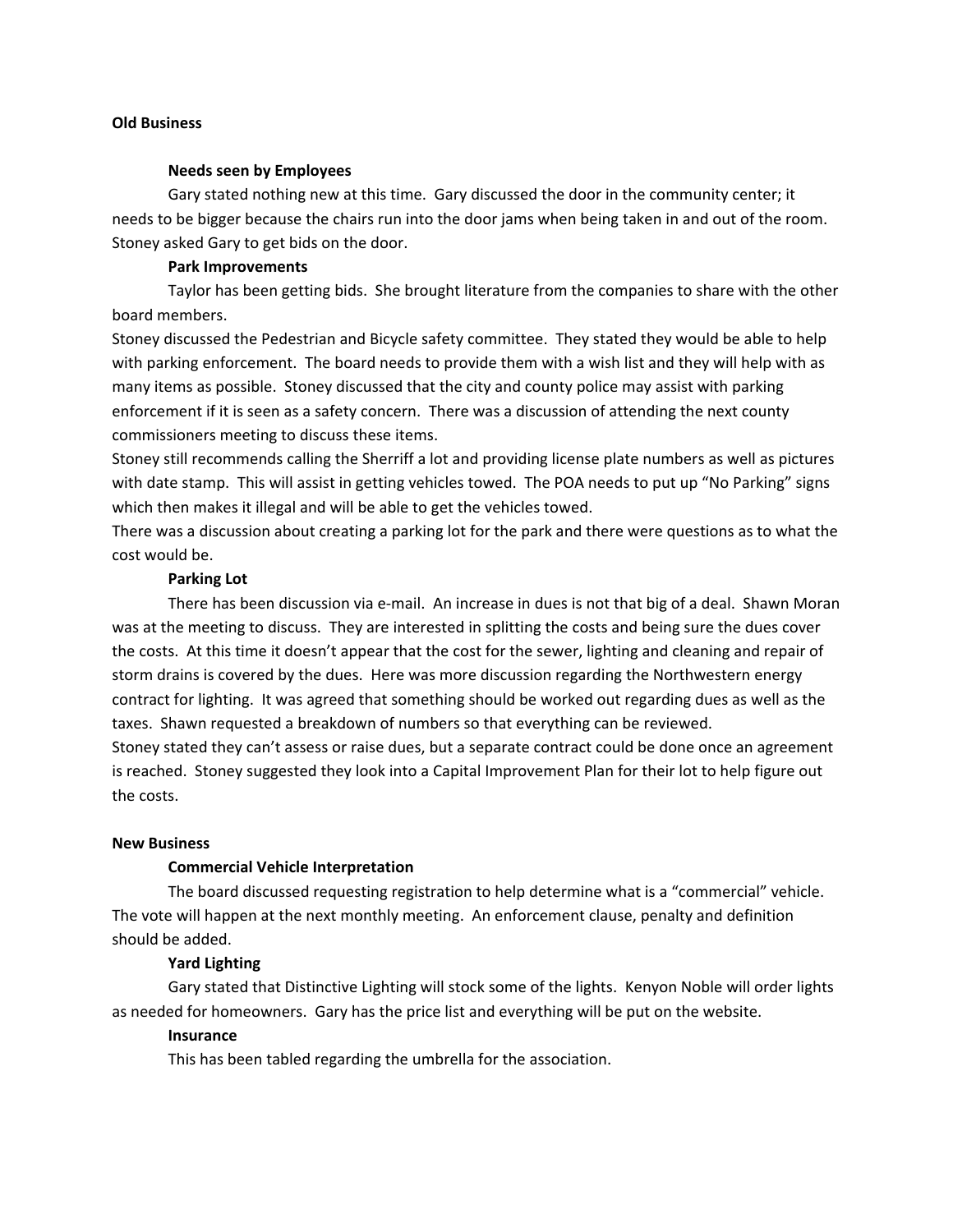Stoney motioned to adjourn the meeting at 8:13 p.m. Steve seconded the motion. Motion passes unanimously.

Meeting adjourned at 8:13 p.m.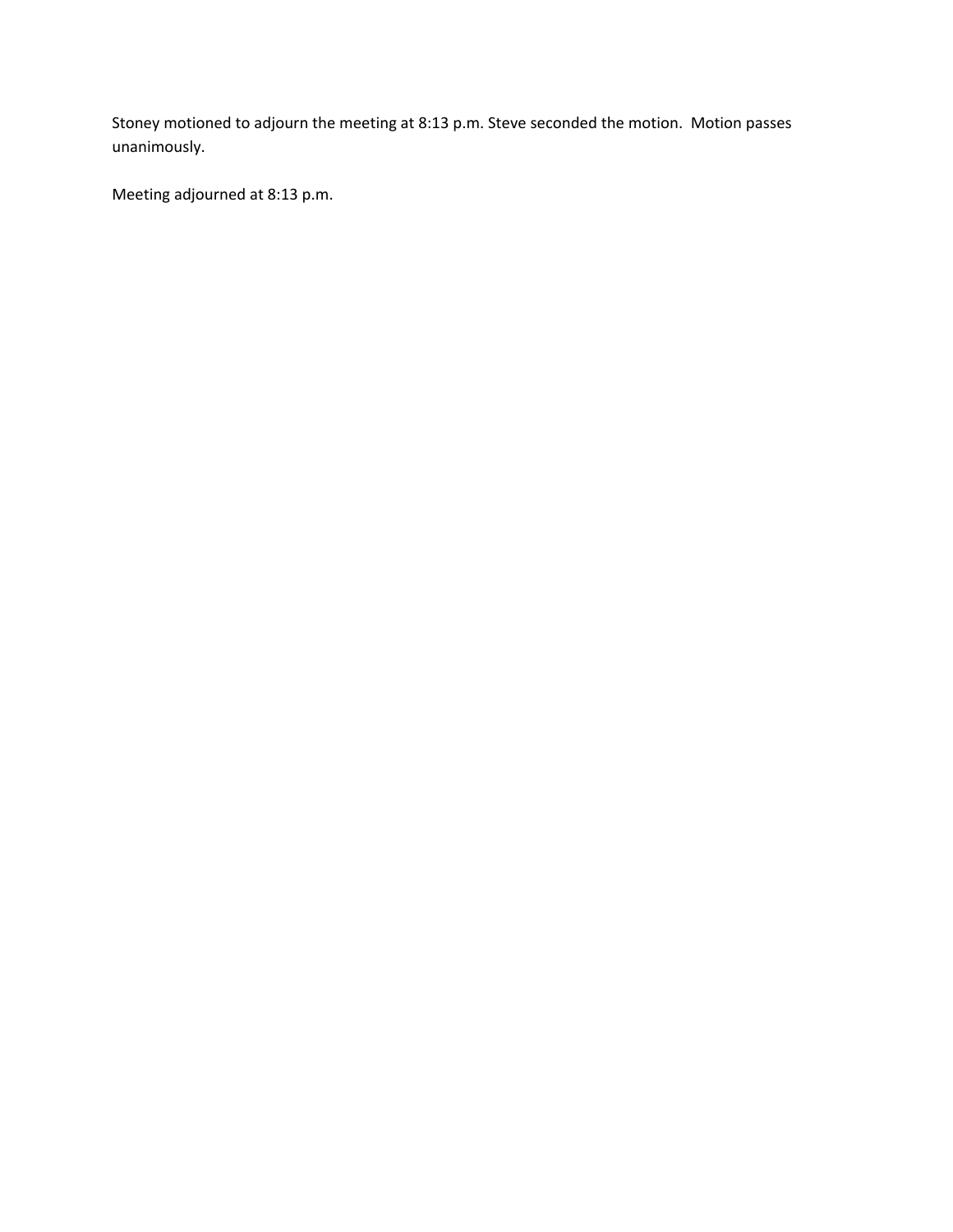River Rock Property Owner's Association Board of Directors Meeting 240 B North River Rock Dr. Belgrade, MT 59714 April 17, 2012

## **Board of Directors in Attendance:**

Stoney Wahl, President Taylor Matthews, Secretary Joel Schumacher, Board Member

## **Board of Directors Not in Attendance:**

Steve Eaton, Treasurer

## **Attendees:**

Kathryn Abbott Suzette Whipple Gary Uhlman

Meeting was called to order by Stoney Wahl at 7:02 p.m. on April 17, 2012.

## **Citizen Comments**

Suzette stated there is a commercial vehicle abandoned in front of a house and it doesn't belong to the owner or the renters.

#### **Approval of Minutes**

Stoney stated approval of the March 21, 2012 Minutes will be done through e-mail.

#### **Financial Report**

Joel went over the budget and had nothing to add.

#### **Landscape Review**

31 Potter Lane – Not in attendance at meeting.

### **Old Business**

## --**Needs seen by employees**

None

#### --**Park Improvement**

Taylor stated there is nothing new regarding the parks. Stoney stated there will be workout stations throughout the park, but the main goal is the big park for the kids. --**Parking Lot**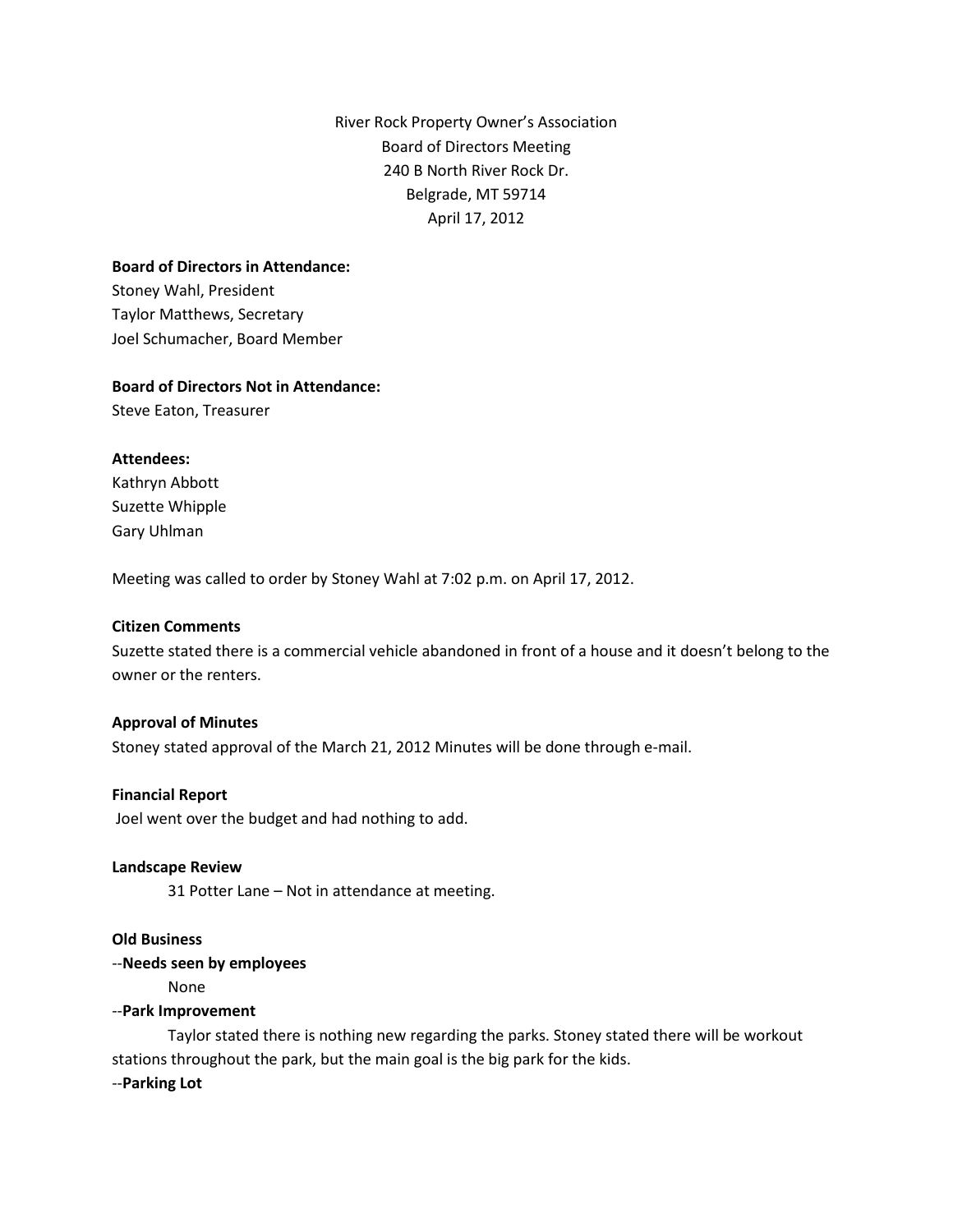Nothing new. Gary reminded the board of the timeframe. Joel stated the ball was in their court and they could get back to the board, otherwise nothing can really be done.

## **New Business**

## **--Fiber Optic Network**

Joel discussed the public meeting about the new fiber optic network that was being installed in River Rock. They will contact homeowner's but the board should look at the contract as it is a one time deal at this time. In about two years they will be back however there will be additional charges. Stoney requested that quotes were to be received for the office.

## --**Commercial Vehicle interpretation**

There was an addition onto the interpretation regarding the enforcement. It will be posted for comment and voted on at the next meeting.

## **--Yard Lighting**

There are three options listed on the website that have been approved for the homeowner's. Stoney requested Gary to get a globe for the light near the office.

## **--Insurance**

The board stated they wanted the umbrella. Kathryn will talk to Erin at McHenry Insurance about it. The board was unsure if it was requested yet or not.

Joel brought up the question regarding summer help. The job will be opened up and the guys from last year will have the option of the positions again. They may look at temporary people to be hired when the playground equipment needs to be installed.

Joel advised that the storm drain plan should keep moving.

Stoney motioned to adjourn meeting. Joel seconded the motion. Motion carries unanimously. Meeting adjourned at 7:23 p.m.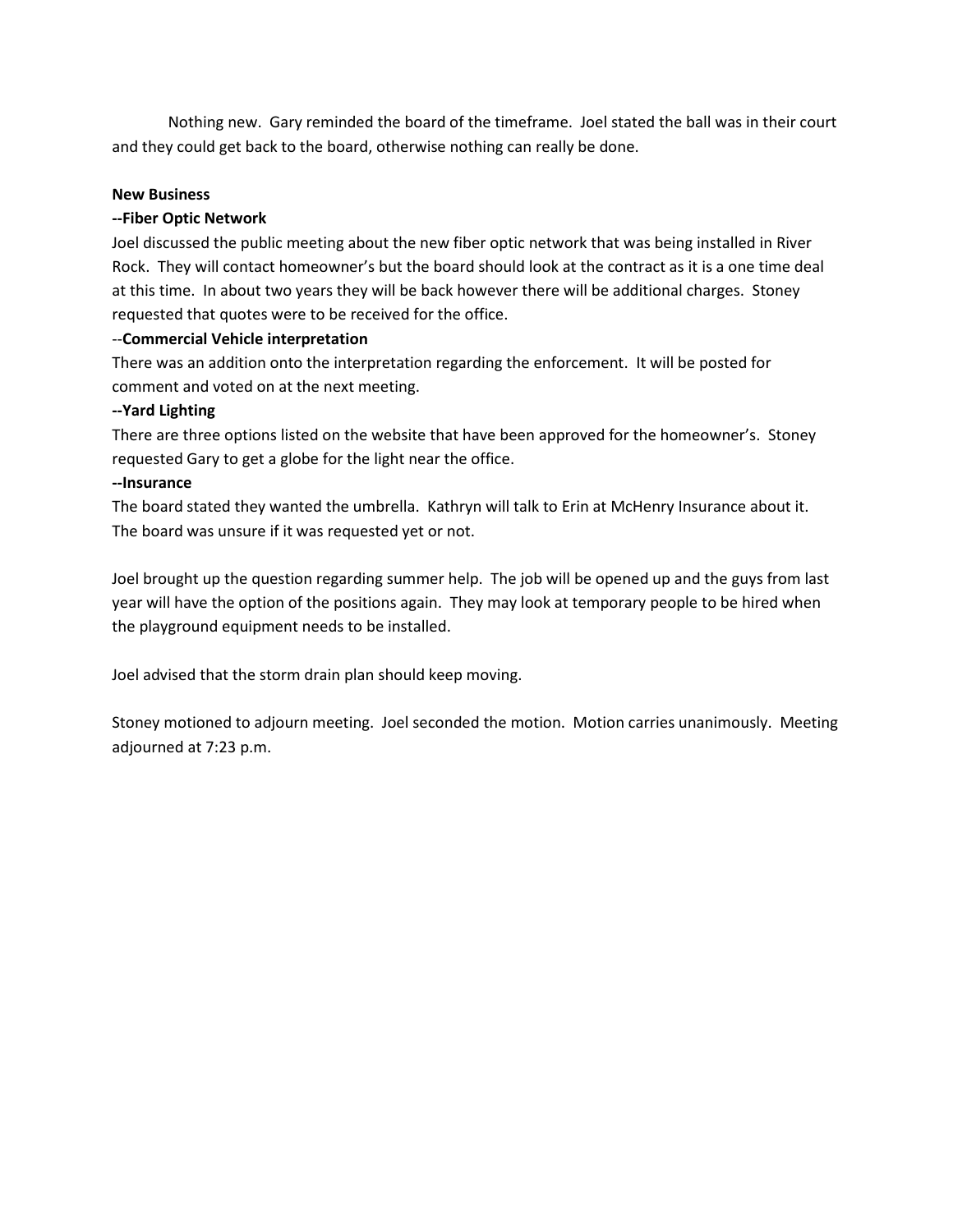River Rock Property Owner's Association Board of Directors Meeting 240 B North River Rock Dr. Belgrade, MT 59714 May 15, 2012

## **Board of Directors in Attendance:**

Stoney Wahl, President Joel Schumacher, Vice President Steve Eaton, Treasurer Taylor Mathews, Secretary

## **Attendees:**

Kathryn Abbott Suzette Whipple Gary Ullman Jessica VanGareren Karrie Eaton

Meeting was called to order by Stoney Wahl at 7:00 p.m. on May 15, 2012. Stoney noted all board members are present and one position on the board remains open.

## **Citizen Comments**

Shawn Moran spoke to the board regarding the parking lot. Shawn stated that some research was done on the lights, he spoke with a commercial contractor who stated the pricing seemed outrageous. Joel stated that the state has a set rate on lighting costs. The problem is the lights are unmetered. To meter the lights is a very high cost to the POA.

Shawn will have more information regarding lights in the next few weeks, such as the cost break down and meters.

Shawn stated to protest and reevaluate the tax structure there are two items that need to be in place. The taxes must be in your name and it must be done after the assessment term, which in this case is after 05/31/2012. In many reevaluations the cost has gone down as much as 35%. Shawn stated that everyone in the commercial village is still on board to propose a payback schedule.

Joel stated that the deadline is June 28, 2012. The RR board only wants to go forward. Shawn stated they may settle the taxes. Stoney stated to investigate. Joel wants to look at the worst case scenario, that way there are no surprise that are detrimental if the situation is better.

Shawn discussed a payback structure to the RR POA. Joel will look into proposing a "loan" and a negotiation regarding a payback structure. Steve recommended checking with lawyer to be sure the POA can do a "loan" from one association to another.

Shawn asked about how to balance the lights. Joel wanted to focus on the ownership issue of the parking lot first and then go forward.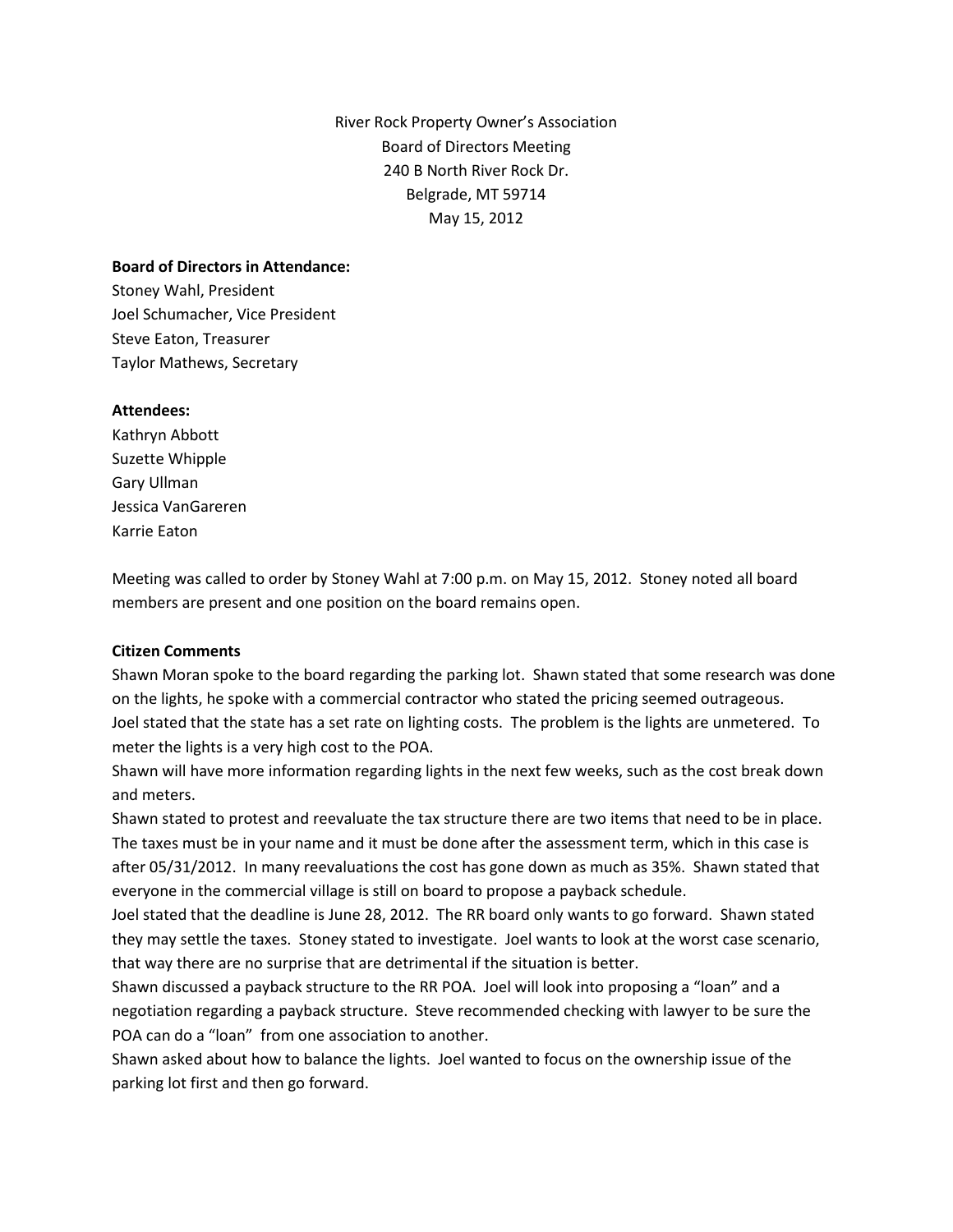Stoney recommended that Shawn look into bids for the lights. Shawn stated he would as well as different bulbs. Stoney requested the information for one of the upcoming Tuesday meetings.

## **Approval of Minutes**

Stoney stated approval of the April 17, 2012 Minutes will be done through e-mail.

## **Financial Report**

Steve went over the financial report. Currently the board has a net income, however, there are more upcoming expenses, but all looks well at this time even with the upcoming expenses.

## **Landscape Review**

113 West Shore – Board will discuss at a later meeting.

## **Old Business**

## --**Needs seen by employees**

None

## --**Park Improvement**

Stoney explained that the board was required to obtain three bids before being able to make a decision regarding the Park and Recreation Improvement. The first year there is a \$60K budget for the large park. The next year a \$30K budget for the smaller parks, and the remaining year \$30K for items on the lake such as benches etc. The board stated that equipment would probably need to be rented in order to remove the sand as a different fall material is required. Gary stated that some of the sand could be used to replenish the beaches.

Suzette mentioned that some shaded areas would be a good idea for the parks. Taylor stated that they will look at local contractors to do that next year.

The board stated that the colors of the equipment can somewhat be chosen and that they would like to do something different than the other parks in the area. Joel mentioned that they would like to start on next year's play structure this year to get a head of the game.

The board reviewed all three bids that were obtained line by line. There were "canned" options as well as options that could be modified.

Some of the citizens were concerned that there were not any toddler sized equipment, and many families have older and younger kids and that it doesn't make sense to completely split the parks up. The board was leaning towards Dakota Fence, the representative came out to speak with the board and has done may playgrounds in the area as well as Montana.

Joel stated that \$5-6K should be reserved for the installation for items such as additional labor and equipment rental.

Gary wanted to look into the difference between wood and engineered wood, there is a significant cost difference.

Joel motioned that up to \$54K would be spent for the Park and Recreation equipment and the main structure would be purchased from Dakota Fence, this amount includes the fall material, but doesn't include installation labor and concrete. Taylor seconded the motion. Motion carries with a unanimous vote.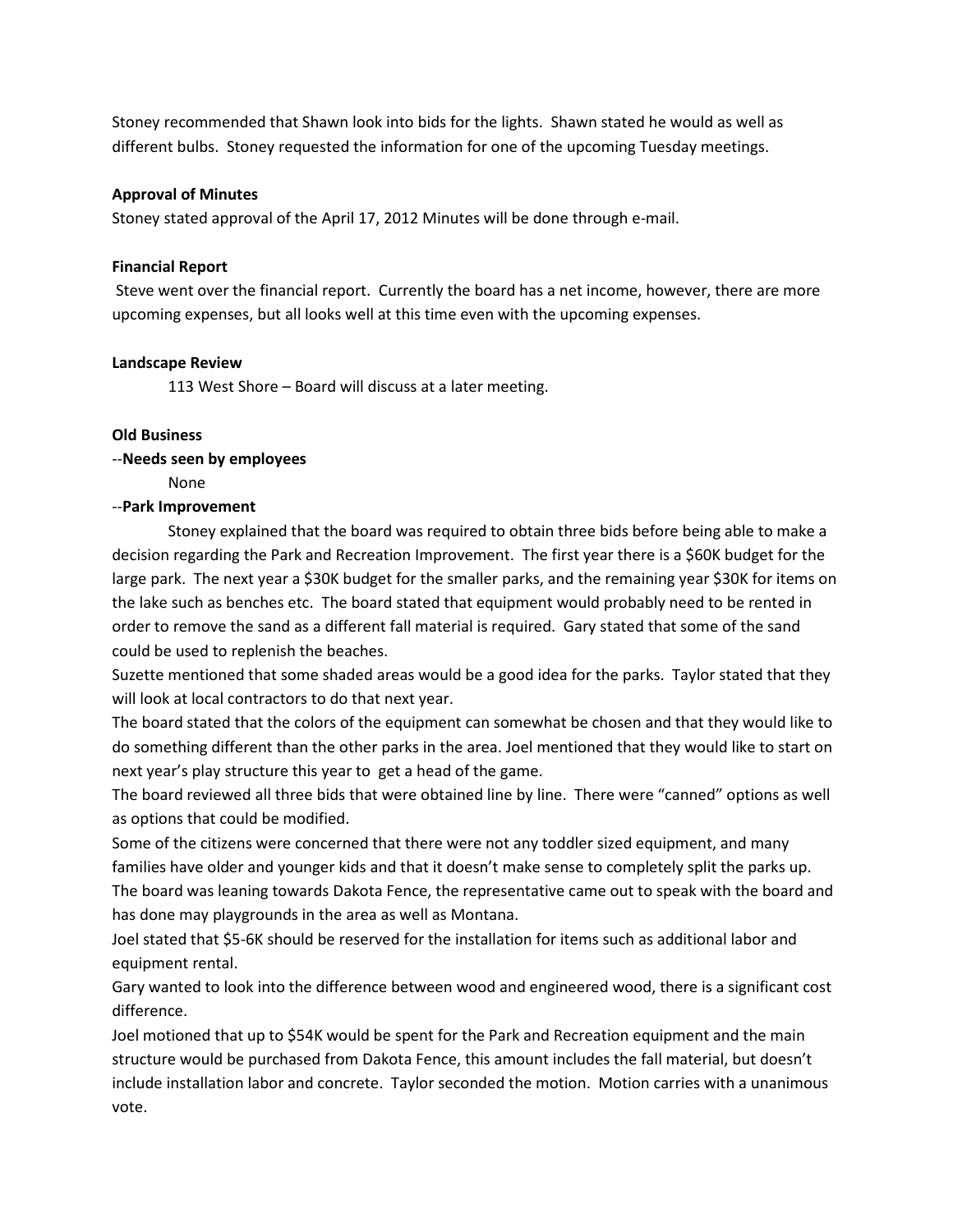## --**Commercial Vehicle Definition**

Stoney explained the definition. Stoney motioned to pass the definition. Steve seconded the motion. Motion carries with a unanimous vote.

## **New Business**

## **--Sprinklers**

Gary stated there were issues with the new fiber optic network damaging some of the sprinklers. The company has stated that they will fix all of the problems. Joel requested that Gary track his time if he fixes any of the sprinklers, and that the lawyer could get involved if necessary.

Stoney motioned to adjourn meeting. Joel seconded the motion. Motion carries unanimously. Meeting adjourned at 8:35 p.m.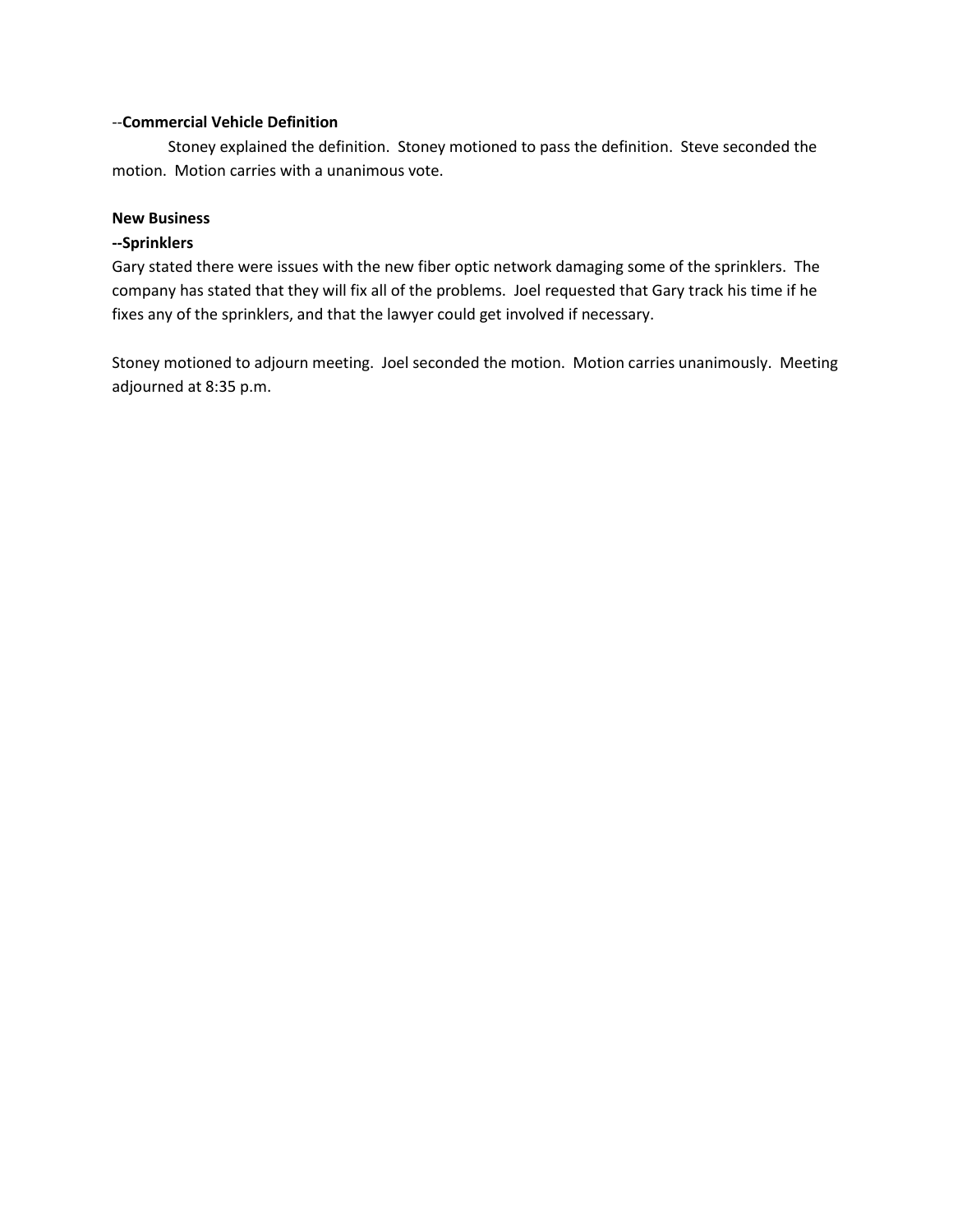River Rock Property Owner's Association Board of Directors Meeting 240 B North River Rock Dr. Belgrade, MT 59714 June 19, 2012

## **Board of Directors in Attendance:**

Stoney Wahl, President Joel Schumacher, Vice President Taylor Mathews, Secretary

## **Board of Directors Absent:**

Steve Eaton, Treasurer

## **Attendees:**

Kathryn Abbott Suzette Whipple Gary Ullman Jill Pelan Robert Stone Jessica Van Garderen

Meeting was called to order by Stoney Wahl at 7:00 p.m. on May 15, 2012. Stoney noted all board members are present except Steve Eaton, Treasurer and one position on the board remains open.

## **Citizen Comments**

Jill Pelan at 31 Pebblebrook was in attendance to discuss her trailer that is in the driveway. She questioned how the violations for the Property Owner's Association were monitored. Stoney stated there is an employee that monitors. Stoney also stated that there are many violations but the POA is focusing on the ones that receive the most complaints and that the entire association is monitored and violations given out across all of the homeowner's.

Jill asked about the issue with on-street parking. She contacted the county and it can be enforced. The board stated that they cannot run the plates and occasionally the Sheriff's department will give out the owner name. Joel stated that they have meet with Jeff Wade at the Sheriff's office.

The board also stated that they are now enforcing the covenants even though they haven't been enforced for years.

Taylor stated that the board is trying to uniformly enforce the violations. In order to change any covenants 60% of the homeowner's must vote and approve it. Stoney stated the board is trying to build a history of covenants enforcement.

Robert Stone was in attendance regarding his RV parked in his driveway. Robert stated that 7 days a quarter is not enough time. Stoney stated that there were many meetings before the interpretation was passed. Stoney stated that the POA will be lenient as long as the homeowner makes an effort, such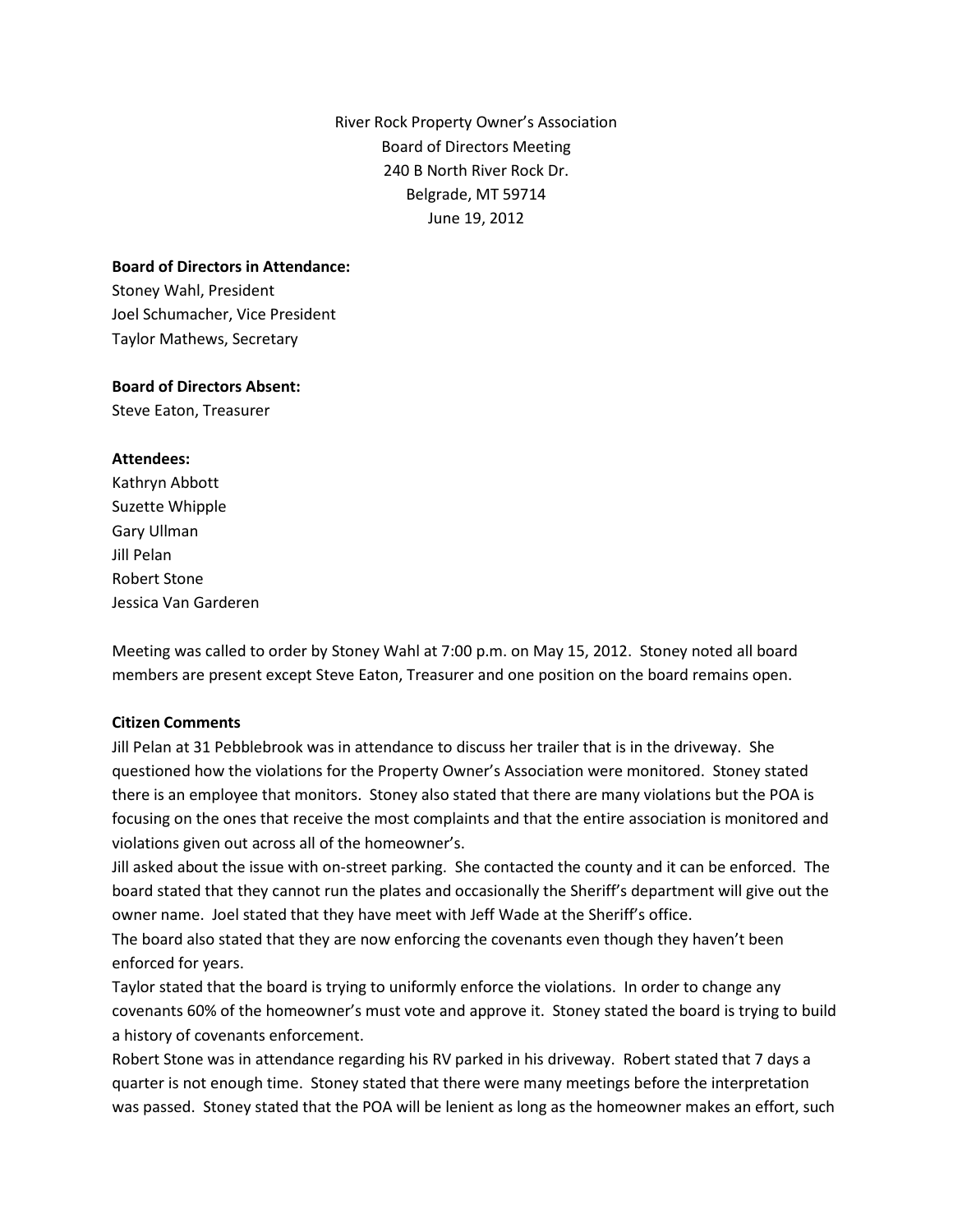as coming to the meetings and calling the office to discuss the covenants violation. Stoney recommended he call the office and let Diane know when he is parking his camper and when he is leaving, so he has time to get it ready for his trips. Joel stated they would give Robert until the end of June and if he receives a letter he is to call the office and the POA will be lenient. Robert stated 7 days a month would be a lot easier to work with. Joel stated they went with quarterly as that is what the attorney recommended as everything else in the covenants is quarterly. Stoney gave Robert the office phone number (388-2863) and recommended he call when his camper will be in his driveway.

Joel briefly went over the fiber optic line being put in by Opticom. Stoney recommended homeowner's sign-up as it increases the home value and if the homeowner opts in at a later date then they will have to pay for it to be dug again. Stoney stated that Opticom is supposed to be putting yards back to how they were as it is a government funded program.

#### **Approval of Minutes**

Stoney stated approval of the May 15, 2012 Minutes will be done through e-mail.

#### **Financial Report**

Joel went over the financial report. It appeared that everything is in order and a mid-year review was done.

#### **Landscape Review**

101 Wally D Lane – Board will discuss at the end of the meeting.

#### **Old Business**

#### --**Needs seen by employees**

Gary stated that the truck door on the Dodge is not latching. Gary tried to get just the latch, but everywhere just sells the door as a whole unit. Stoney told Gary to go ahead and get a new door.

#### --**Playground and Park Improvement**

Jessica was curious about the number on the playground equipment that was ordered. Stoney stated it was Playsense 307.

Gary discussed that to move the sand it will cost about \$3500 - \$4000. They will tele-belt the sand. Gary stated half of the sand would be moved to the beaches around the pond and the other half will be disposed of, a small amount may be saved in case it is needed at a later date. Stoney wanted Gary to look into the cost to get rid of the sand, the truck cost only. Gary stated that Scenic City will get rid of the excess sand and would only charge the trucking costs and he would look into it. Gary stated no plans have been received yet and can't quite estimate the concrete costs without the schematics. He would try contacting the company again. Joel requested Gary to keep the board posted on any information regarding the plans. Stoney wants to get as much prep work done as possible so the equipment isn't sitting out too long, and he stated that the area will need to be fenced off once the sand is removed for liability reasons.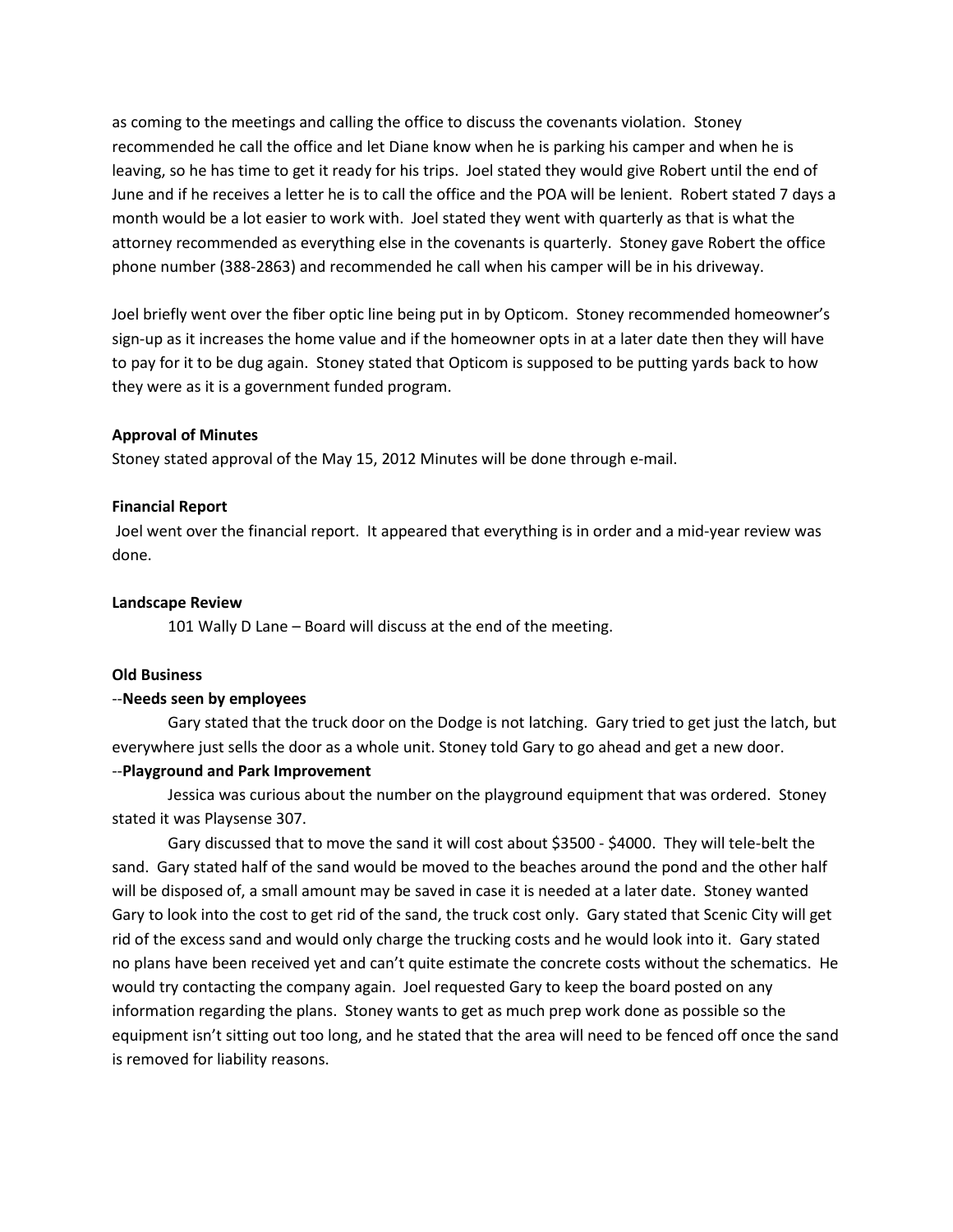## **New Business --None**

Joel asked Gary how the sprinkler repairs are coming from Opticom digging lines. Gary stated that the issue needs to be found then contact Opticom and then they repair. Gary estimated he spends 20% of his time on this matter. Joel requested that Gary keep track of his time.

Stoney motioned to adjourn meeting. Joel seconded the motion. Motion carries unanimously. Meeting adjourned at 7:42 p.m.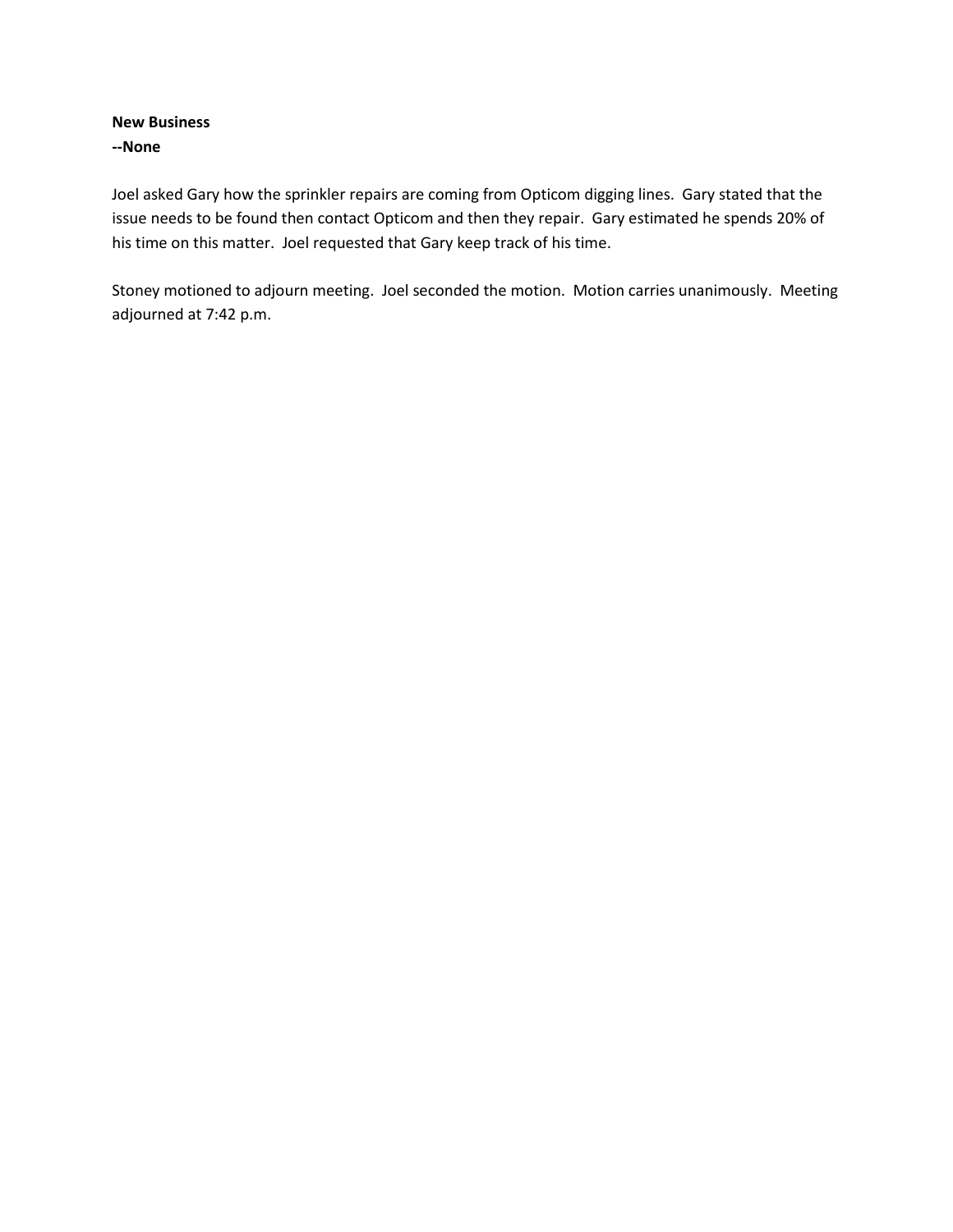River Rock Property Owner's Association Board of Directors Meeting 240 B North River Rock Dr. Belgrade, MT 59714 July 17, 2012

## **Board of Directors in Attendance:**

Stoney Wahl, President Joel Schumacher, Vice President Taylor Mathews, Secretary

## **Board of Directors Absent:**

Steve Eaton, Treasurer

## **Attendees:**

Gary Ullman Melody Buerkle Brian Stromme Erik & Tina Nelson Brian Gootkin

Meeting was called to order by Stoney Wahl at 7:06 p.m. on July 17, 2012. Stoney noted all board members are present except Steve Eaton, Treasurer and one position on the board remains open.

#### **Citizen Comments**

Melanie Buerkle from 126 Shallow Brook Lane had questions about the fireworks amendment that was voted on in 2003. The letter that addressed it questioned what the amendment was for and she thought the amendment was to allow fireworks until midnight.

Brian Stromme questioned the standard for parking a trailer in front of their house. Stoney responded that it is 7 days per quarter.

Eric Nelson from the condos at 13 East Magnolia Drive is looking for a variance in the covenants. The 8 units of condos do not have the electricity ran to install yard lights so they would like a solar power variance. The board granted the variance to allow the 8 units to install solar powered yard lights. Eric also spoke about abandoned and inoperable vehicles throughout the subdivision; some are on jack stands which is a safety issue. The board stated that the road department is responsible for removing abandoned vehicles.

Sheriff Brian Gootkin stated that they have begun foot patrols on Friday and Saturday nights due to the amount of unsupervised kids and the number of break-ins recently in the River Rock Subdivision. They will be patrolling on foot and bikes from 6-9pm. Sheriff Gootkin also stated that the RRPOA can talk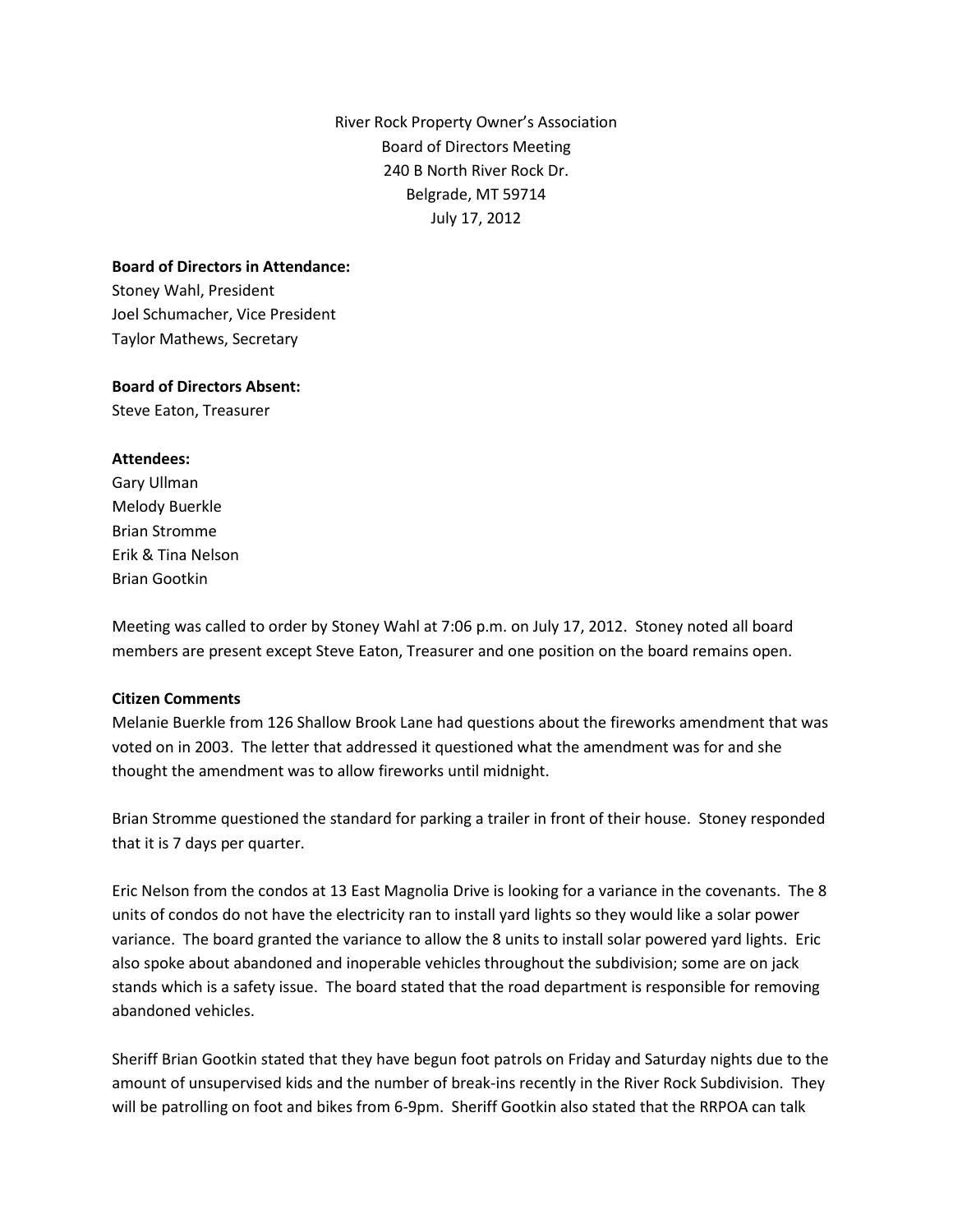with Ryan Stratman, the Patrol Lieutenant in contact with the road department to try to get help on resolving any abandoned vehicle issues. He stated for residents to not hesitate to call the Sheriff's Office about any issues and that a substation is an option in the River Rock Subdivision.

## **Approval of Minutes**

Stoney stated approval of the June 19, 2012 Minutes will be done through e-mail.

### **Financial Report**

Joel went over the financial report. The Playground Equipment is coming out of the Capital Reserve Fund. Collections are to date (8 years worth).

## **Landscape Review**

## **Old Business**

## --**Playground and Park Improvement**

Gary will be starting on the main structure tomorrow. He will need to rent a cement mixer and will need to purchase cement. The cement will be about \$600 through Murdoch's, Gary will provide other price estimates to the board by email. It was asked that we take pictures for the website. There was talk about hiring Rocky Mountain Security to provide security during the installation of the playground equipment.

#### **New Business**

## **--Application for Open Board Position**

There are possibly 3 applicants for the open board position.

#### **--Umbrella Policy**

2 million insurance

1 million umbrella

■ Motion: Stoney motioned that we add a \$1 million umbrella policy. Joel seconded. Motion Passed.

#### **--Temporary Restrooms at the Pond**

TLC will stake down the porta potties at the pond. The board would like them by a light and to check into the cleaning. The board agreed to have TLC put the porta potties at the pond for temporary restrooms.

Stoney motioned to adjourn meeting. Joel seconded the motion. Motion carries unanimously. Meeting adjourned at 8:05 p.m.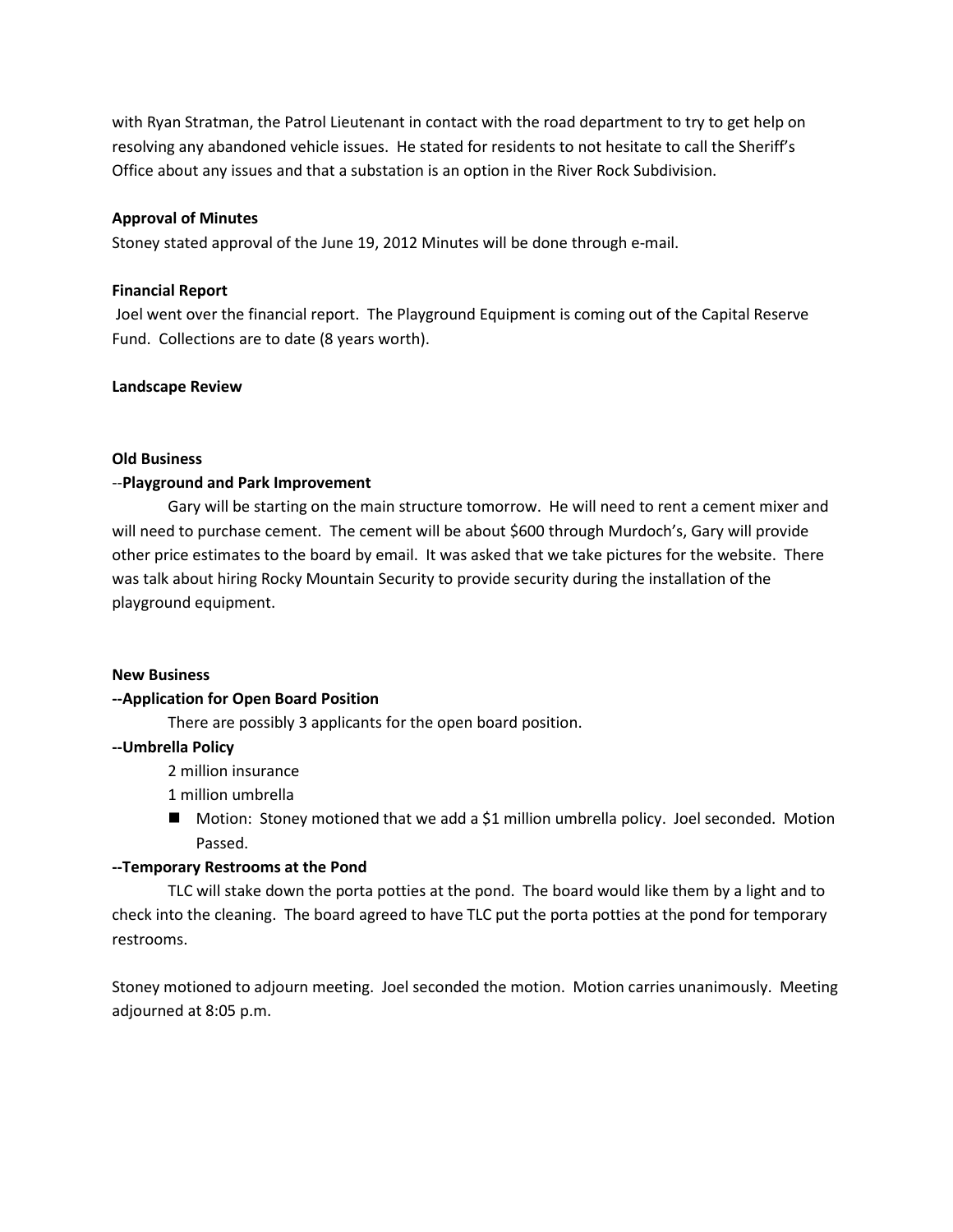River Rock Property Owner's Association Board of Directors Meeting 240 B North River Rock Dr. Belgrade, MT 59714 August 21, 2012

#### **Board of Directors in Attendance:**

Stoney Wahl, President Joel Schumacher, Vice President Taylor Mathews, Secretary Steve Eaton, Treasurer Brenda Throop

## **Board of Directors Absent:**

## **Attendees:**

Gary Ullman Curtis Backlin Melody Buerkle Suzette Whipple Todd Throop Destini Throop Sherilyn Stoner Trista Hamilton Meier Ryan Meier Mary Brydid J Kniefel

Meeting was called to order by Stoney Wahl at 7:00 p.m. on August 21, 2012.

### **Citizen Comments**

Suzette Whipple wrote a letter to the board of directors requesting 15 MPH speed limits due to street parking. Another citizen recommended turning park land into parking lot.

Curtis Backlin wondered about the dry spots in the grass throughout the green space.

Melody Buerkle will stop by the office to pick up the records she lent the RRPOA.

Sherilynn Stoner talked about the dandelions and weeds and the difference between weed and feed vs a direct weed spray application, especially at the entrances.

Mary Brydid wondered why a gravel parking pad is not allowed.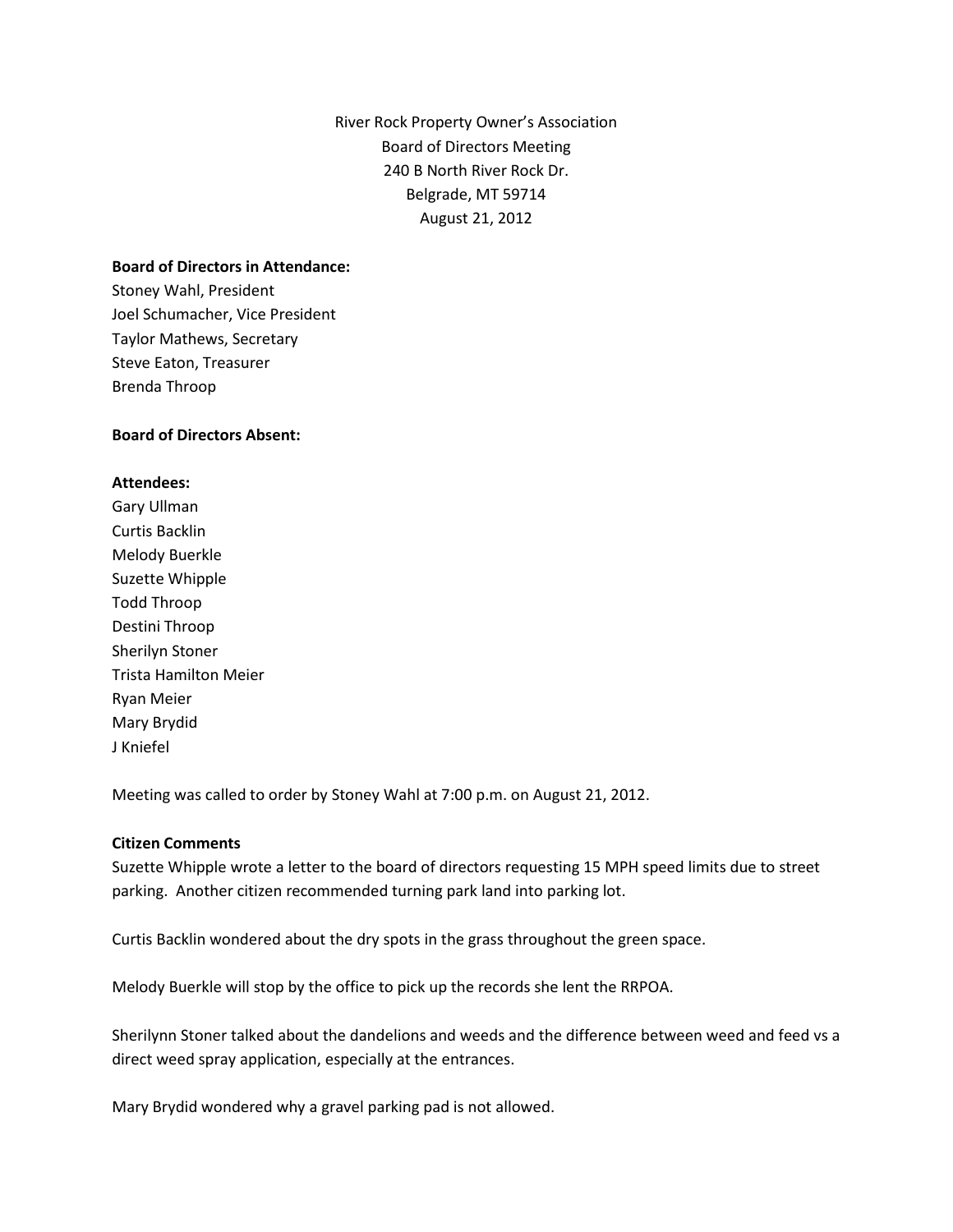### **Approval of Minutes**

No Minutes to approve.

### **Financial Report**

Steve went over the financial report. The Playground Equipment is going in. There was \$20,000 that went to collections this month.

### **Landscape Review**

## **--Meyer – 368 North River Rock Drive**

**-**Not a corner lot, the whole curve is front yard. The board will conditionally approve the Landscape Review. Joel will email Dianna.

## **Old Business**

## --**Playground and Park Improvement**

The playground is 2/3 done. The footings for the swings are done. The woodchips are not scheduled yet.

#### **New Business**

## **--New Board Member**

The board of directors welcomed Brenda Throop as a new board member.

## **--Audit**

The board is trying to find a firm to do an audit. So far we have found 2 firms that do audits locally and 3 firms that don't. The firms providing the RRPOA with quotes are Galusha Higgins & Galusha and JCCS (Merilee F. Glover). The board will discuss and vote on a firm at a work group session.

## **--Seasonal Worker**

Tim Border's last day will be Friday. Gary has 2 interviews scheduled for this week.

## **--Mileage Rate**

The IRS mileage rate has changed and went into effect on January 1st.

**Taylor motioned to accept the new mileage rate and backdate it to its effective date. Stoney** Wahl seconds the motion. Motion passed.

## **--Sheriff's Office**

The board is working with the Sheriff's Office to add a satellite office at the community center. The changes that will need to be made to the community center for the office include an outdoor entrance and bars on the window. The Sheriff asked for architectural plans of the community center. We are in contact with Jason Jarrett from the Sheriff's Office. The Sheriff and the Board of Directors hope that the new office will help lower the crime rate in the River Rock Community.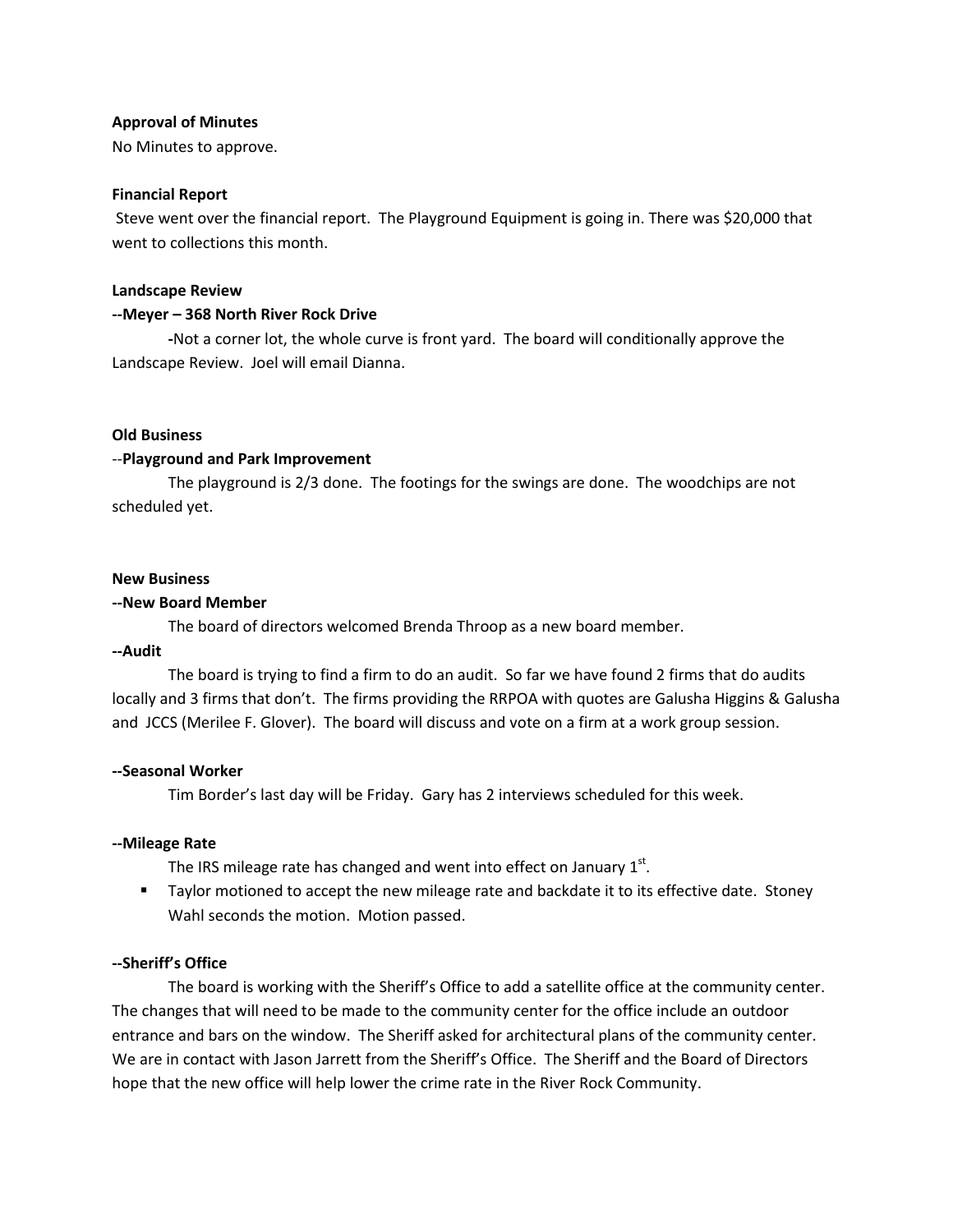#### **--Pond Safety Equipment**

We have 50 foot ropes with a floating ball on it that Gary can put out at the pond. The scuba divers recommended installing turf that promotes beneficial algae growth. \*Look into this this weekend. A question about unmaintained easements was addressed. Property owners must maintain easement. The board will have Dianne check on it.

Steve Eaton motioned to adjourn the meeting. Joel seconded the motion. Motion carries unanimously. Meeting adjourned at 8:00 p.m.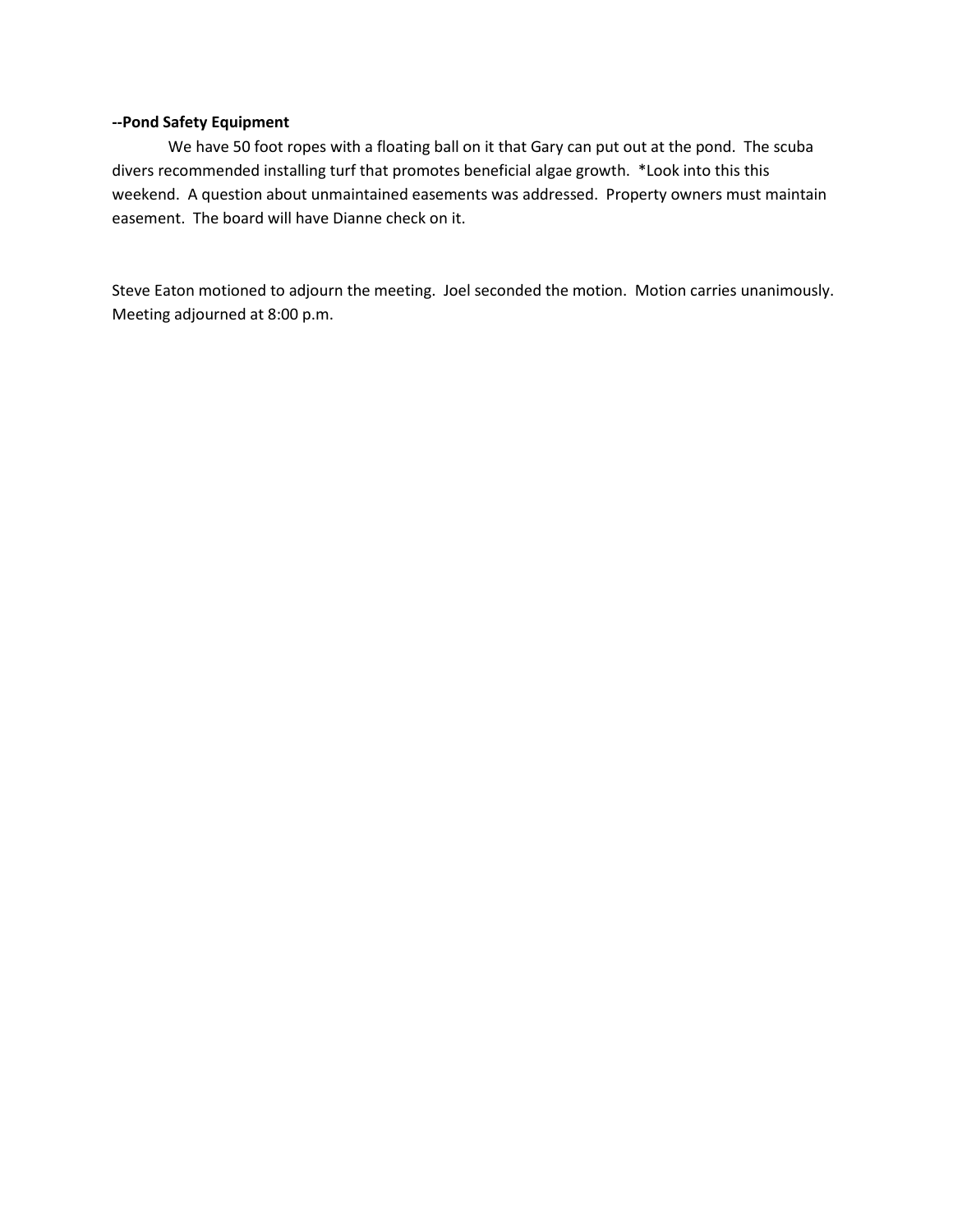September 18, 2012 Monthly Board Meeting Minutes Board Members Present: Stoney, Joel & Steve Board Members Absent: Taylor & Brenda Citizen & Employees In attendance:

- 1. Ted Suko
- 2. Don Walters
- 3. Curtis Backlin
- 4. Scott Gentillan
- 5. Gary Ulman (Employee)

Citizen Comments:

- Don:
	- o Street light at West Shore and West River Rock is out. (Board instructed employees to contact NWE about this light)
	- o Thanks for adding signs inviting/notifying the public of the meeting
	- o Thanks to board members for serving on the board
- Curtis:
	- o Would like the board to instruct employees that if lights are reported out by a resident that the employee should contact NWE. (Board agreed and will instruct employees to contact NWE if residents report lights are out.)
	- o Several broad questions about the POA budget. (Joel provided a copy of the 2011 actual vs. 2011 budget)
	- o When will playground open? (Gary stated wood chips arrive tomorrow. The chips will then need spread and "bolt ons" (like swings) will need to be installed. Time line should be 1 to 2 weeks.)
	- o Sprinklers didn't perform very well in the parks. (Board is aware of the issue)
- Scott:
	- o Here to discuss his landscape plan. (Board will review landscape plans after meeting)

Financial Report:

• Steve said there were not major concerns at this time.

Park Installation Update: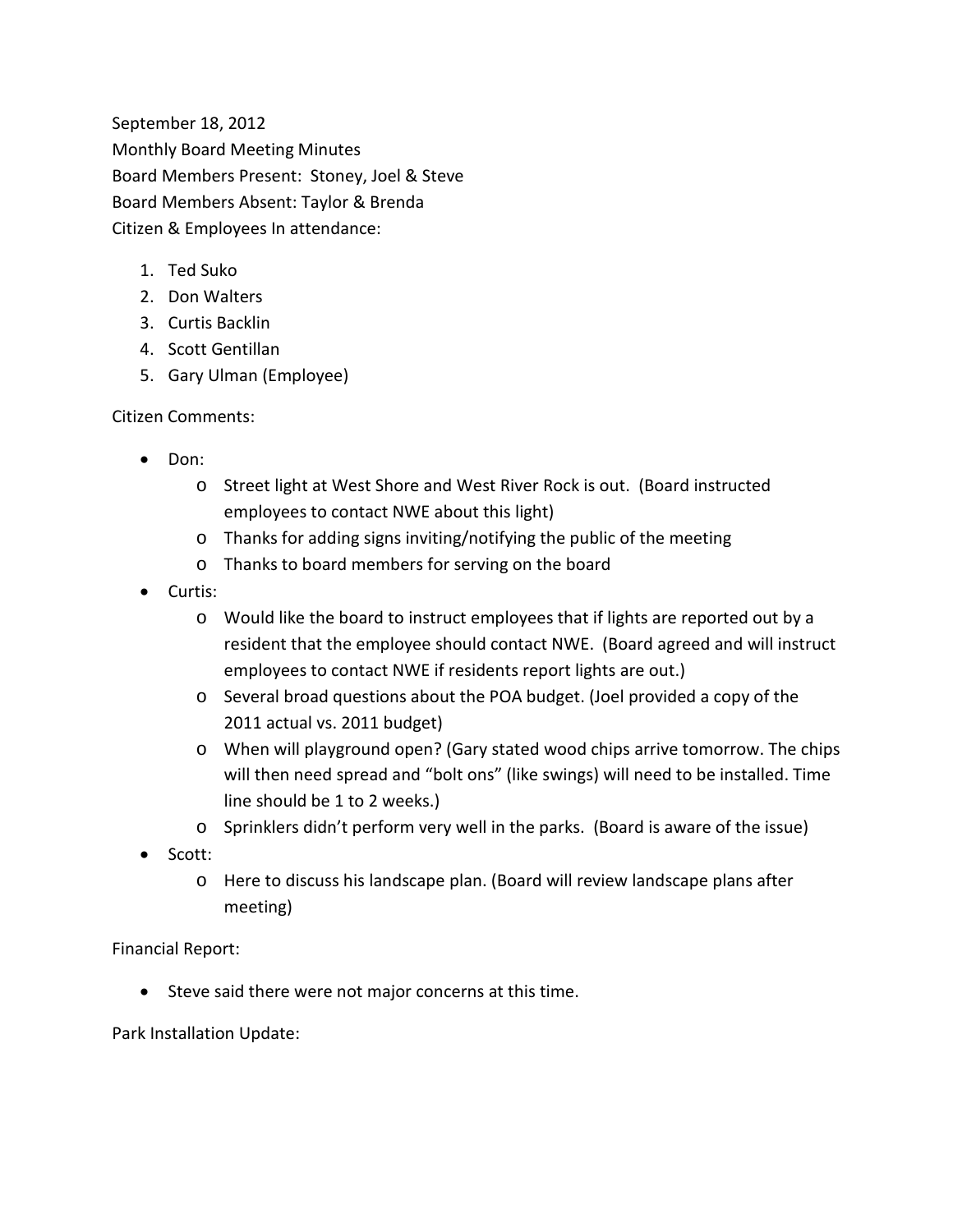• Gary restated his response to the earlier question. Wood chips arrive tomorrow. Then they need spread and some final parts need bolted on to the equipment. Several attendees commented the equipment looks nice.

Employee Issues

- Gary will get bids on repainting cross walks
- The garage door at the rental house needs work. (Gary will send a recommendation to the board via email on repair or replacement)
- One of the garage doors at the shop isn't working right. (Gary will send a recommendation to the board on repair or replacement.)
- Gary will put out safety equipment near the pond.
- Port-a-Potty(s) at the pond should be removed for the season.

Stoney motioned for the meeting to adjourn at 7:25. Joel Second. Motion passed.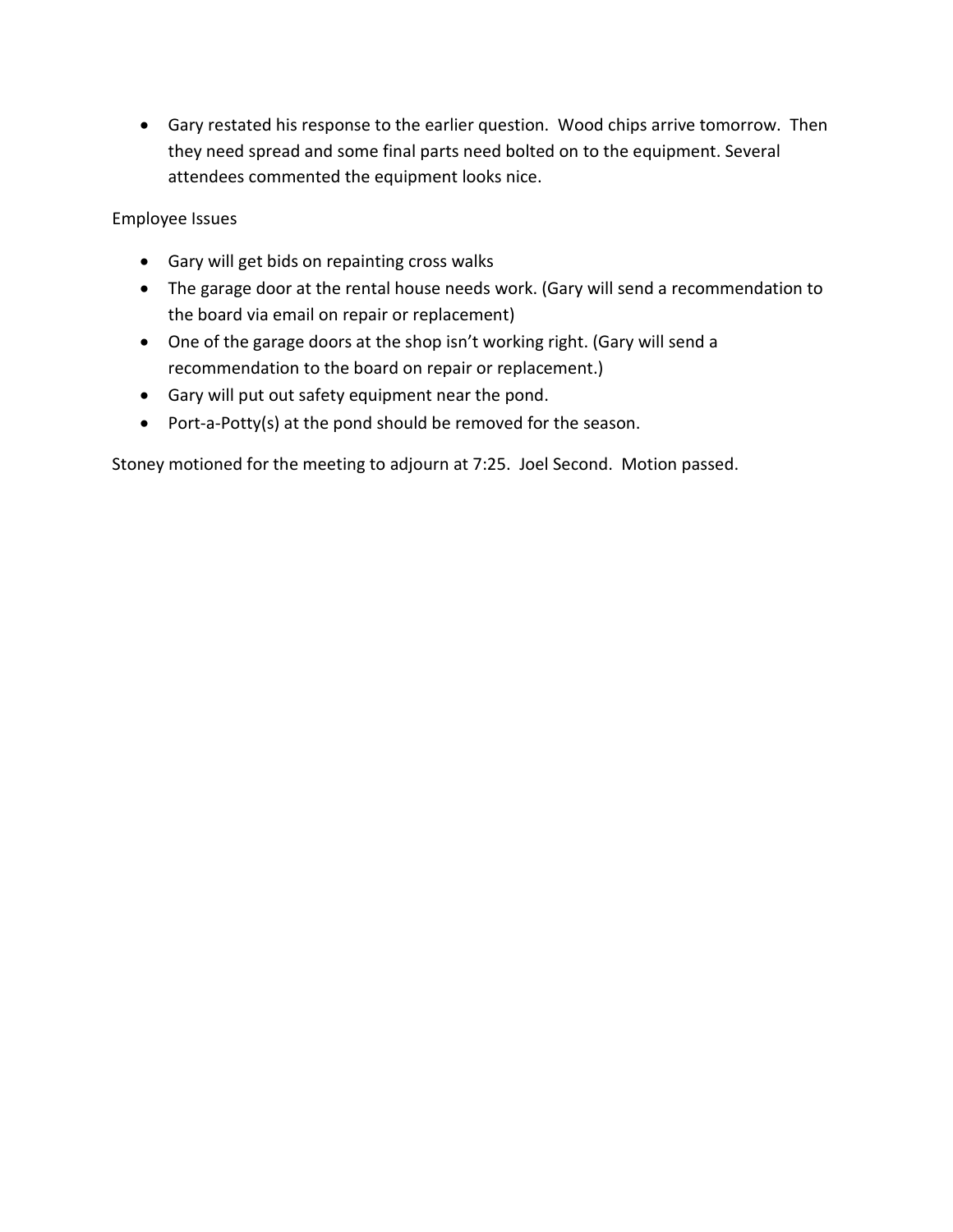10/16/2012 Monthly Meeting

Meeting called to order

Board in attendance: Stoney, Joel, Steve, Brenda

Citizen Roll Call: Ted, Todd and Levi

Ted is interested in volunteering for the open board position, Todd and Levi are here to be more involved and to listen.

September minutes approved

Financial report given to attendees

YTD in on track with nothing unusual Correction will be made to the net income amount due to a reporting error that makes it misleading. This will be done before the next monthly meeting.

No landscape reviews

Old Business

- Playground/Park Update: The project is complete!
- General updated from Gary:
	- o Crack sealing will be started ASAP
	- o Sprinkler Blowout is proceeding
	- o Street lights will continue to be repaired as needed
	- o Seasonal Employees are doing fine
	- o The garage doors are repaired
	- o More entrance meeting signs will be complete by the next monthly meeting
	- o Snowplowing contract will be signed ASAP
	- o Cross walk painting may need to be hired if we need it completed this year
- Sheriff's Office Update
	- o Lease agreement to be reviewed ASAP
	- o Collecting bids for required building modifications

New Business

Removal of Taylor Matthews as board member:

Motion called – all in favor – no opposed.

GENERAL NOTES: Gary to draw up a list and map of current bench locations to begin working on bench placement for next year.

Meeting Adjourned: 7:19 pm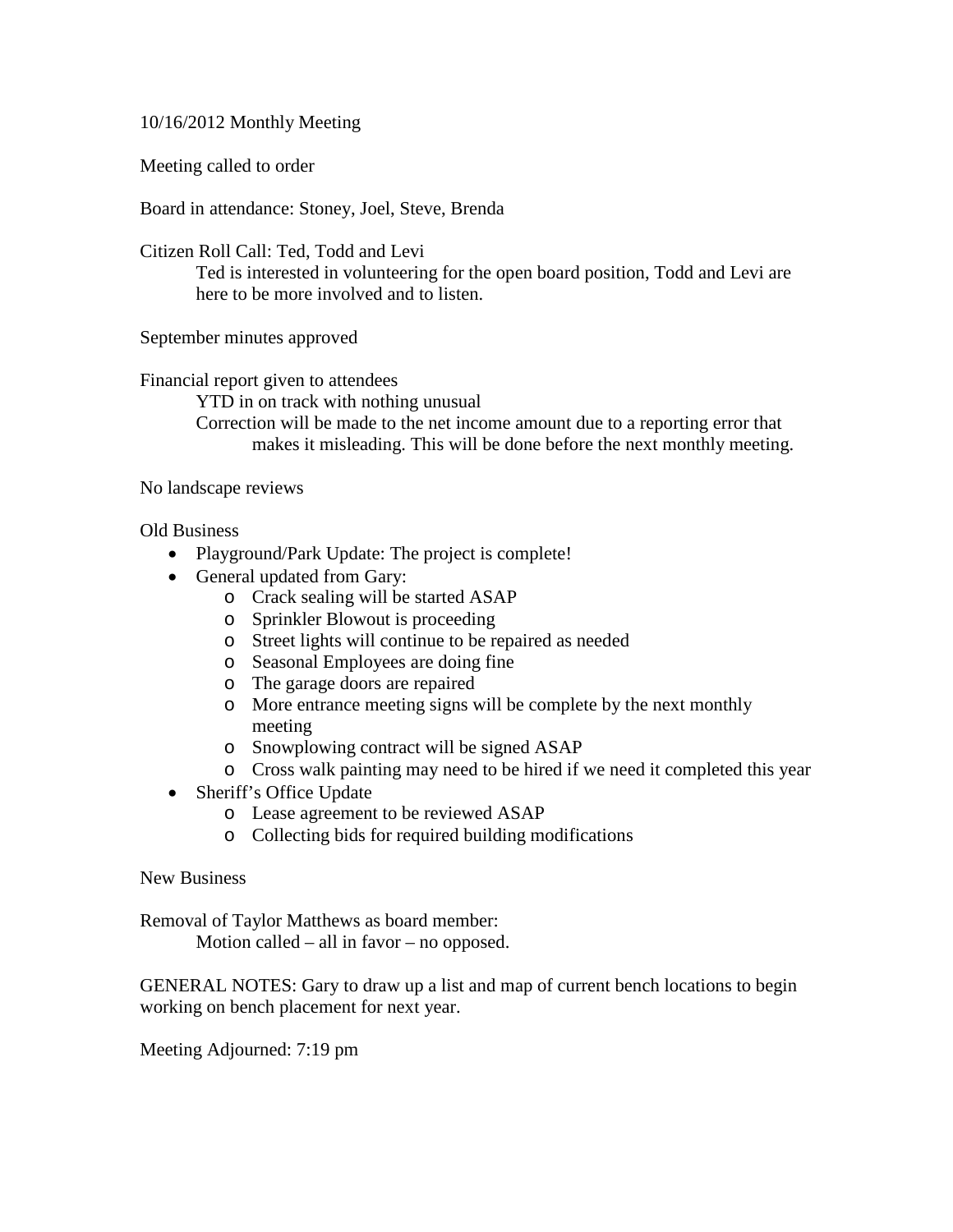# 11.20.2012 River Rock POA Monthly Meeting Minute Notes In attendance: Stoney, Joel, Brenda

Meeting called to order: 7:00 pm

- Board member introductions
- Snow Plowing Contract
	- o General contract discussion information regarding breach of contract with previous company – how the board is progressing to enter into a new contract with new company.
	- o General discussion of plowing techniques –homeowner's input.
- Financial Report
	- o We are nearing full income for 2012
	- o We have collected approximately 90% of the dues for this year
	- o We currently have approximately \$900.00 surplus for 2012
- New Sheriff Office at Community Center
	- o The board is always looking how to best utilize the community center
	- o The sheriff is moving into the extra room
	- o They will have an exterior entrance with signs
	- o They will have access to the interior bathrooms
	- o There will be no or minimal charge to the county for use of this office
	- o The county will carry their own insurance on the office
	- o This hopefully will renew discussions of how to handle abandoned vehicles in the neighborhood, vandalism, better communication for our residents, etc.
- Opticom concerns/events
	- o General discussions with homeowners regarding leftover Opticom work for the winter
	- o Opticom is hosting a "Thank You' event December 15<sup>th</sup>
	- o There will be fun activities such as carriage rides, a fire pit, and activities for kids, hot chocolate, cider and other fun activities.
	- o The event is currently scheduled to begin at 3:00 pm and continue through dark.

Board dismissed the meeting to meet with homeowners regarding landscape reviews.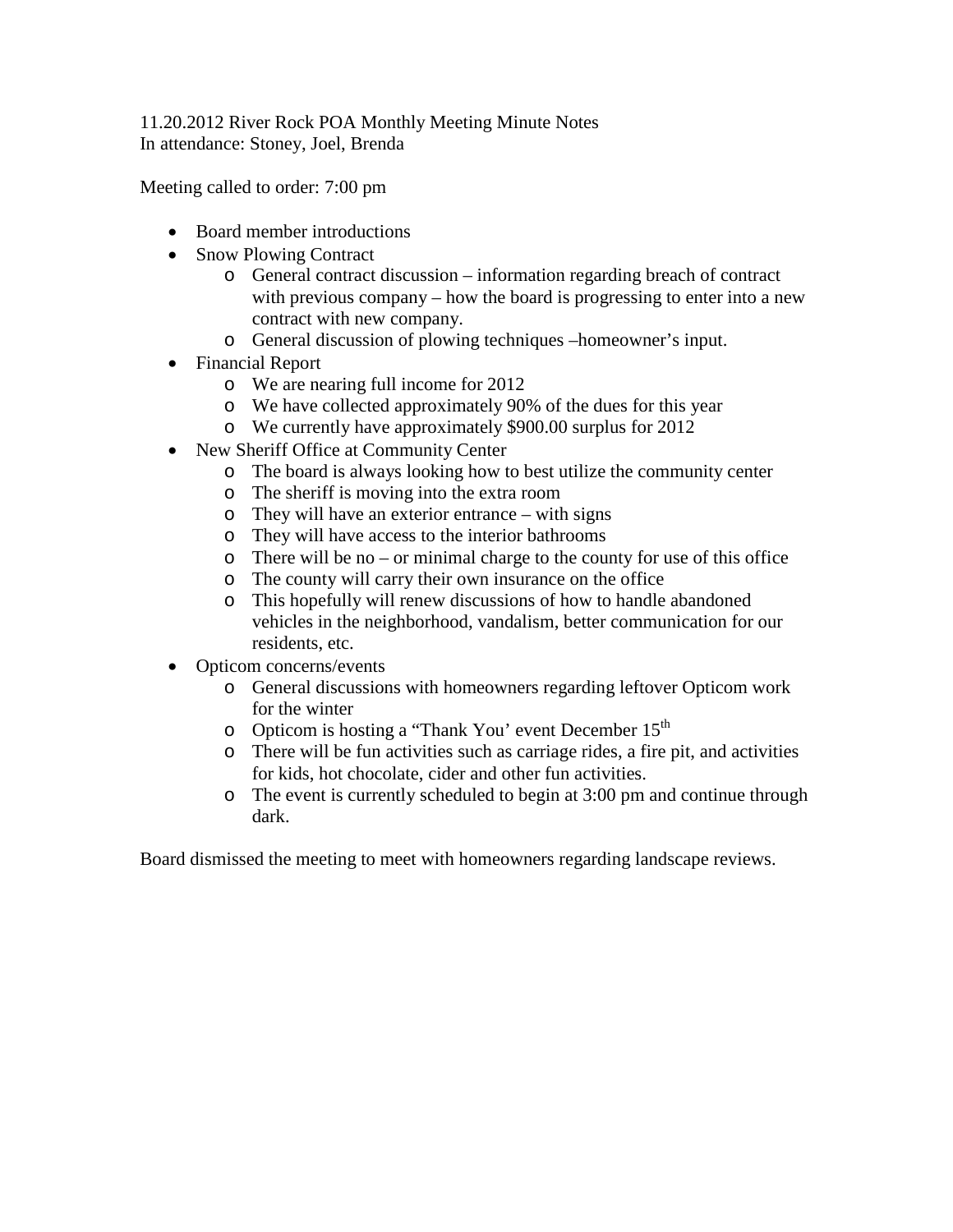River Rock Property Owner's Association Board of Directors Meeting 240 North River Rock Drive Belgrade, MT 59714 December 18, 2012

## **Board of Directors in Attendance:**

Stoney Wahl, President Joel Schumacher, Vice President-1yr 1month Steve Eaton, Treasurer-1month Brenda Throop, Secretary-2yrs Curtis Backlin, general board member-2yrs

## **Attendees:**

Andrew Mitchell Steve Davis Cheryl Patterson W.S (Bill) Hendershot Logan & Ashley Wolff Daniel Lert Jesse Lea

Meeting was called to order by Stoney Wahl at 7:00pm on December 18, 2012. Each member introduced themselves and stated the rest of their term on the board.

## **Citizen Comments:**

Andrew Mitchell spoke first about the cars parked in streets. He pondered whose responsibility it is to punish law breakers on the streets, ours or the police. Stoney replied that we cannot do anything at this time but they are working on it. Curtis is retired and can attend county commissioner meetings. He also brought up the issue of plowing. He feels it is not being plowed soon enough and posed a danger to the community. The last issue he brought up was the maintenance of the parks around the pond. He stated that the sprinklers were not doing what they were supposed to as the grass was dry most of the summer. The board replied that they will be adding 3 more workers to the maintenance team next summer as opposed to the 1 worker last summer.

Steve did not have anything to say.

Cheryl did not have anything to say at this moment.

Bill brought up the topic of parking as well and said that the abandoned cars parked along the road decrease property value for their property. They went on to discuss the convents about the alley ways between houses. Bill wondered whether he could tow the vehicles himself, which the board informed him at once that that is stealing.

General discussion about why they cannot mail ballots to receive the 750 votes needed to make a change.

Logan, Ashley, and Daniel did not have anything to say.